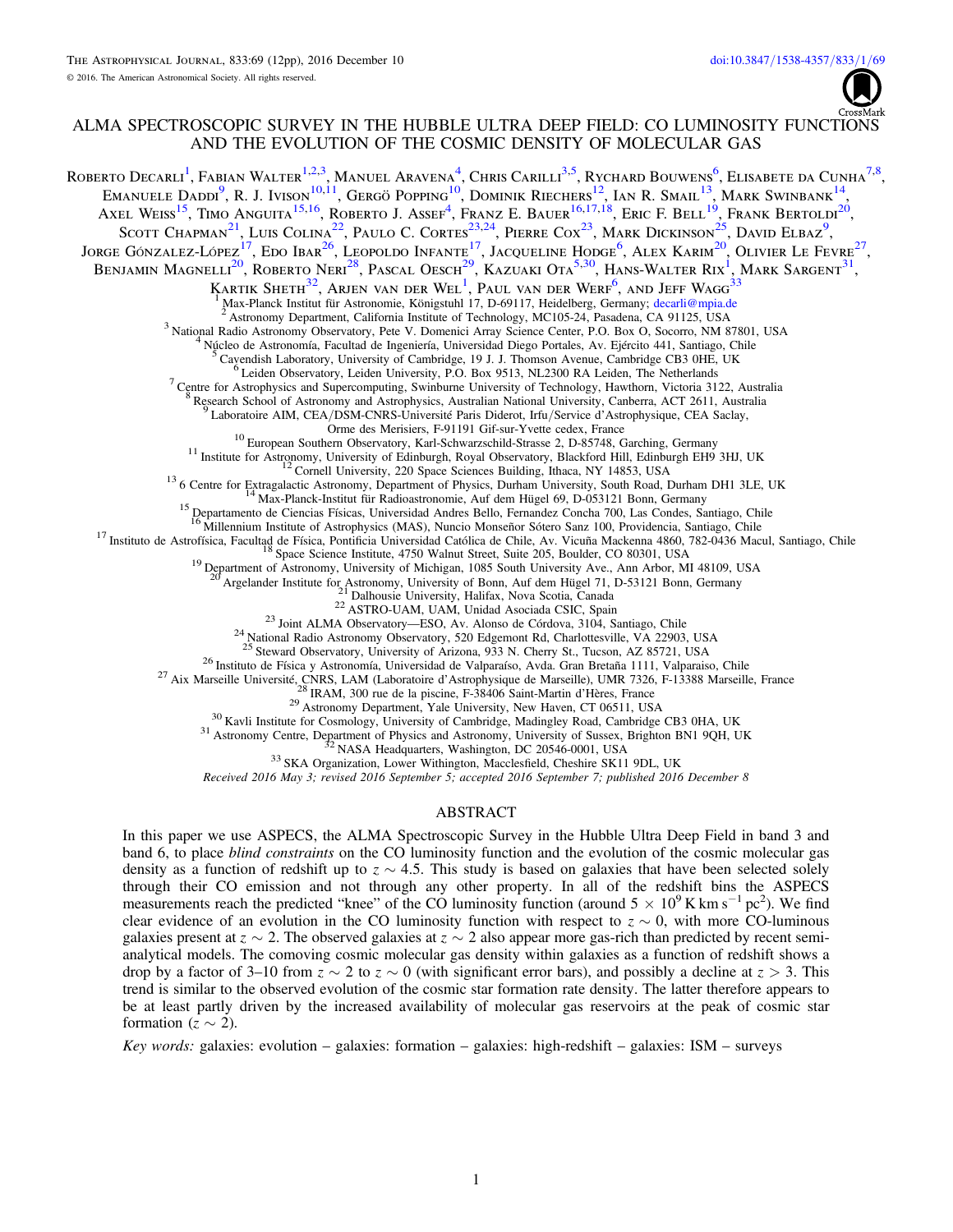# 1. INTRODUCTION

The cosmic star formation history describes the evolution of star formation in galaxies across cosmic time. It is well summarized by the so-called "Lilly–Madau" plot (Lilly et al. [1995;](#page-10-0) Madau et al. [1996](#page-11-0)), which shows the redshift evolution of the star formation rate (SFR) density, i.e., the total SFR in galaxies in a comoving volume of the universe. The SFR density increases from an early epoch  $(z > 8)$  up to a peak  $(z \sim 2)$  and then declines by a factor ∼20 down to the present day (see Madau & Dickinson [2014](#page-10-1) for a recent review).

Three key quantities are likely to drive this evolution: the growth rate of dark matter halos, the gas content of galaxies (i.e., the availability of fuel for star formation), and the efficiency at which gas is transformed into stars. Around  $z = 2$ , the mass of halos can grow by a factor of  $>2$  in a gigayear; by  $z \approx 0$ , the mass growth rate has dropped by an order of magnitude (e.g., Griffen et al. [2016](#page-10-2)). How does the halo growth rate affect the gas resupply of galaxies? Do galaxies at  $z \sim 2$ harbor larger reservoirs of gas? Are they more effective at high redshift in forming stars from their gas reservoirs, possibly as a consequence of different properties of the interstellar medium, or do they typically have more disturbed gas kinematics due to gravitational interactions?

To address some of these questions, we need a census of the dense gas stored in galaxies and available to form new stars as a function of cosmic time, i.e., the total mass of gas in galaxies per comoving volume ( $\rho$ (gas)). The statistics of Ly $\alpha$  absorbers (associated with atomic hydrogen, H I) along the line of sight toward bright background sources provide us with a measure of  $\rho(H I)$ . This appears to be consistent with being constant (within a  $\sim$ 30% fluctuation) from redshift  $z = 0.3$  to  $z \sim 5$ (see, e.g., Crighton et al. [2015](#page-10-3)), possibly as a result of the balance between gas inflows and outflows in low-mass galaxies (Lagos et al. [2014](#page-10-4)) and of the on-going gas resupply from the intergalactic medium (Lagos et al. [2011](#page-10-5)). However, beyond the local universe, little information currently exists on the amount of molecular gas that is stored in galaxies,  $\rho(H_2)$ , which is the immediate fuel for star formation (e.g., see review by Carilli & Walter [2013](#page-10-6)).

Attempts have been made to infer the mass of molecular gas in distant targeted galaxies indirectly from the measurement of their dust emission, via dust-to-gas scaling relations (Magdis et al. [2011,](#page-11-1) [2012;](#page-11-2) Scoville et al. [2014](#page-11-3), [2016](#page-11-4); Groves et al. [2015](#page-10-7)). But a more direct route is to derive it from the observations of rotational transitions of 12CO (hereafter, CO), the second most abundant molecule in the universe (after  $H_2$ ). As the second approach is most demanding in terms of telescope time, it has traditionally been applied only with extreme, infrared (IR)-luminous sources (e.g., Bothwell et al. [2013;](#page-10-8) these, however, account for only 10%–20% of the total SFR budget in the universe; see, Rodighiero et al. [2011](#page-11-5); Gruppioni et al. [2013](#page-10-9); Magnelli et al. [2013](#page-11-6); Casey et al. [2014](#page-10-10)), or on samples of galaxies pre-selected on the basis of their stellar mass and/or SFR (e.g., Daddi et al. [2010a,](#page-10-11) [2010b](#page-10-12), [2015](#page-10-13); Genzel et al. [2010](#page-10-14), [2015](#page-10-15); Tacconi et al. [2010,](#page-11-7) [2013](#page-11-8); Bolatto et al. [2015](#page-10-16)). These observations have been instrumental in shaping our understanding of the molecular gas properties in high-z galaxies. Through the observation of multiple CO transitions for single galaxies, the CO excitation has been constrained in a variety of systems (Weiß et al. [2007;](#page-11-9) Riechers et al. [2011;](#page-11-10) Bothwell et al. [2013](#page-10-8); Spilker et al. [2014](#page-11-11); Daddi et al. [2015](#page-10-13)). Most remarkably, various studies showed that  $M_{*}$ -

and SFR-selected galaxies at  $z > 0$  tend to host much larger molecular gas reservoirs than typically observed in local galaxies for a given stellar mass  $(M_*)$ , suggesting that an evolution in the gas fraction  $f_{\text{gas}} = M_{\text{H2}}/(M_{*} + M_{\text{H2}})$  occurs through cosmic time (Daddi et al. [2010a;](#page-10-11) Genzel et al. [2010](#page-10-14), [2015;](#page-10-15) Riechers et al. [2010;](#page-11-12) Tacconi et al. [2010](#page-11-7), [2013](#page-11-8); Geach et al. [2011](#page-10-17); Magdis et al. [2012](#page-11-2); Magnelli et al. [2012](#page-11-13)).

For molecular gas observations to constrain  $\rho(H_2)$  as a function of cosmic time, we need to sample the CO luminosity function in various redshift bins. CO, being so abundant, is therefore an excellent tracer of the molecular phase of the gas. The CO(1–0) ground-state transition has an excitation temperature of only  $T_{ex} = 5.5$  K, i.e., the molecule is excited in virtually any galactic environment. Other low-J CO lines may be of practical interest, because these levels remain significantly excited in star-forming galaxies; and thus, the associated lines  $(CO(2-1), CO(3-2), CO(4-3))$  are typically brighter and easier to detect than the ground-state transition CO(1–0). There have been various predictions of the CO luminosity functions both for the  $J = 1 \rightarrow 0$  transition and for intermediate and high-J lines, using either theoretical models (e.g., Obreschkow et al. [2009;](#page-11-14) Obreschkow & Rawlings [2009;](#page-11-15) Lagos et al. [2011](#page-10-5), [2012,](#page-10-18) [2014](#page-10-4); Popping et al. [2014a,](#page-11-16) [2014b,](#page-11-17) [2016](#page-11-18)) or empirical relations (e.g., Sargent et al. [2012](#page-11-19), [2014;](#page-11-20) da Cunha et al. [2013](#page-10-19); Vallini et al. [2016](#page-11-21)).

Theoretical models typically rely on semi-analytical estimates of the budget of gas in galaxies (e.g., converting H I into  $H_2$  assuming a pressure-based argument, as in Blitz & Rosolowsky [2006;](#page-10-20) via metallicity-based arguments, as in Gnedin & Kravtsov [2010](#page-10-21), [2011;](#page-10-22) or based on the intensity of the radiation field and the gas properties, as in Krumholz et al. [2008,](#page-10-23) [2009](#page-10-24)), and inferring the CO luminosity and excitation via radiative transfer models. These models broadly agree on the dependence of  $\rho(H_2)$  on z, at least up to  $z \sim 2$ , but widely differ in the predicted CO luminosity functions, in particular for intermediate and high-J transitions, where details on the treatment of the CO excitation become critical. For example, the models by Lagos et al.  $(2012)$  $(2012)$  $(2012)$  predict that the knee of the CO(4–3) luminosity function lies at  $L' \approx 5 \times 10^8$  K km s<sup>-1</sup> pc<sup>2</sup> at  $z \sim 3.8$ , while the models by Popping et al. ([2016](#page-11-18)) place the knee at a luminosity about 10 times brighter. Such a spread in the predictions highlights the lack of observational constraints to guide the theoretical assumptions.

This study aims at providing observational constraints on the CO luminosity functions and cosmic density of molecular gas via the "molecular deep field" approach. We perform a scan over a large range of frequency  $(\Delta \nu / \nu \approx 25\% - 30\%)$  in a region of the sky, and "blindly" search for molecular gas tracers at any position and redshift. By focusing on a blank field, we avoid the biases due to pre-selection of sources. This method naturally provides us with a well-defined cosmic volume in which to search for CO emitters, thus leading to direct constraints on the CO luminosity functions. Our first pilot experiment with the IRAM Plateau de Bure Interferometer (PdBI; see Decarli et al. [2014](#page-10-25)) led to the first, weak constraints on the CO luminosity functions at  $z > 0$  (Walter et al. [2014](#page-11-22)). The modest sensitivity (compared with the expected knee of the CO luminosity functions) resulted in large Poissonian uncertainties. These can be reduced now, thanks to the Atacama Large Millimeter/Sub-millimeter Array (ALMA).

We obtained ALMA Cycle 2 observations to perform two spatially coincident molecular deep fields, at 3 mm and 1 mm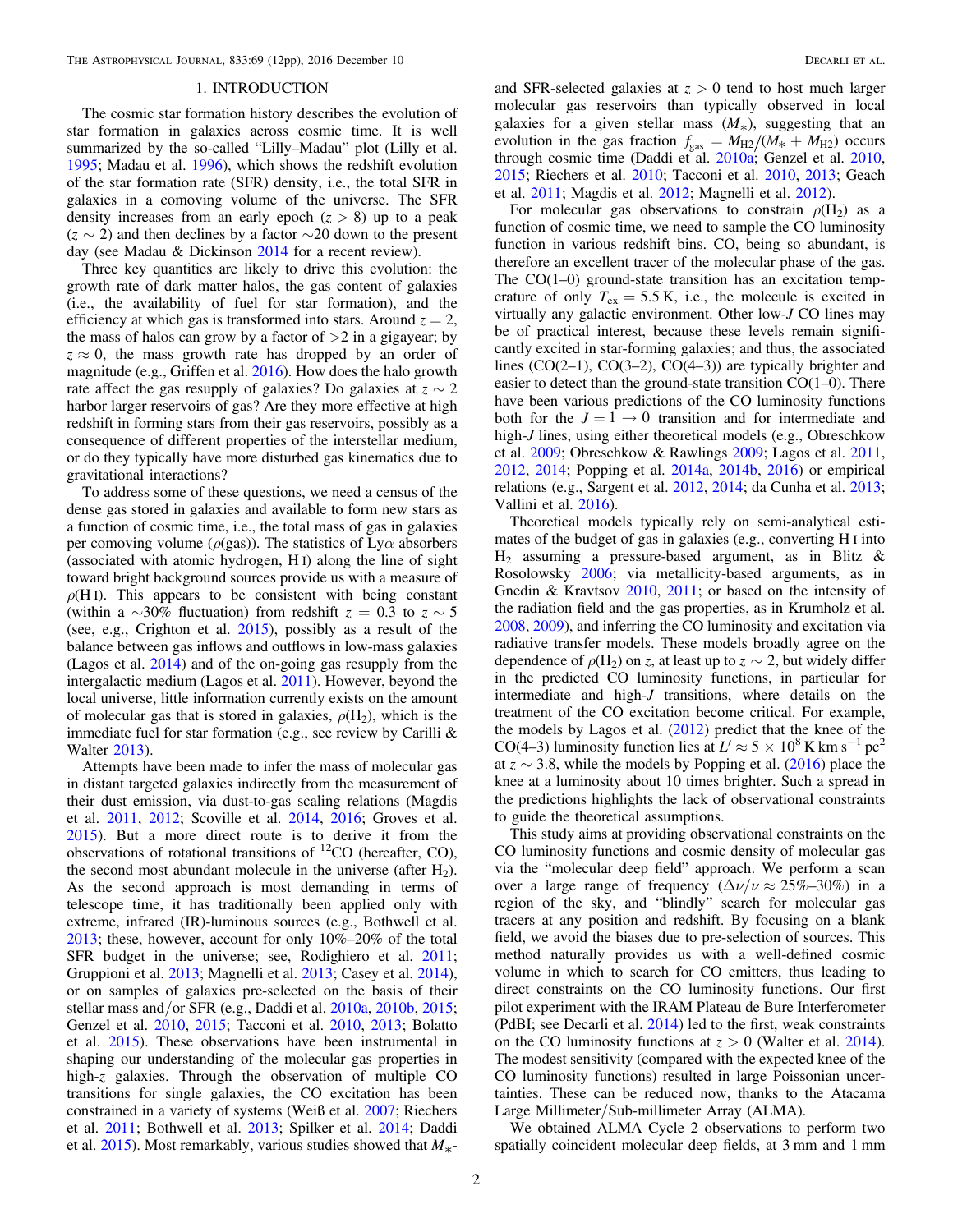respectively, in a region of the Hubble Ultra Deep Field (UDF, Beckwith et al. [2006](#page-10-26)). The data set of our ALMA Spectroscopic Survey (ASPECS) is described in detail in Paper [I](#page-11-23) of this series (Walter et al. [2016](#page-11-23)). Compared with the aforementioned PdBI effort, we now reach a sensitivity that is better by a factor of 3–4, which allows us to sample the expected knee of the CO luminosity functions over a large range of transitions. Furthermore, the combination of bands 3 and 6 offers us direct constraints on the CO excitation of the observed sources, thus allowing us to infer the corresponding  $CO(1-0)$  emission, and therefore  $\rho(H_2)$ . The collapsed cube of the 1 mm observations also yields one of the deepest dust continuum observations ever obtained (Paper [II](#page-10-27) of this series, Aravena et al. [2016a](#page-10-27)), which we can use to compare the  $\rho(H_2)$  estimates based on CO and the  $\rho$ (gas) estimates based on the dust emission.

This paper is organized as follows. In Section [2](#page-2-0) we summarize the observations and the properties of the data set. In Section [3](#page-2-1) we describe how we derive our constraints on the CO luminosity functions and on  $\rho(H_2)$  and  $\rho(gas)$ . In Section [4](#page-9-0) we discuss our results. Throughout the paper we assume a standard  $\triangle$ CDM cosmology with  $H_0 = 70 \text{ km s}^{-1} \text{ Mpc}^{-1}$ ,  $\Omega_{\rm m} = 0.3$ , and  $\Omega_{\Lambda} = 0.7$  (broadly consistent with the mea-surements by the Planck Collaboration [2016](#page-11-24)).

### 2. OBSERVATIONS

<span id="page-2-0"></span>The data set used in this study consists of two frequency scans at 3 mm (band 3) and 1 mm (band 6) obtained with ALMA in the UDF centered at R.A.  $= 03:32:37.900$ , decl.  $=$ −27:46:25.00 (J2000.0). Details of the observations and data reduction are presented in Paper [I](#page-11-23), but the relevant information is briefly summarized here. The 3 mm scan covers the range 84–115 GHz with a single spatial pointing. The primary beam of the 12 m ALMA antennas is ∼75″ at 84 GHz and ∼54″ at 115 GHz. The typical rms noise is 0.15 mJy beam−<sup>1</sup> per 20 MHz channel. The 1 mm scan encompasses the frequency window 212–272 GHz. In order to sample a similar area to the 3 mm scan, given the smaller primary beam  $(\sim 26'')$ , we performed a seven-point mosaic. The typical depth of the data is ∼0.5 mJy beam−<sup>1</sup> per 30 MHz channel. The synthesized beams are  $\sim$ 3" 5 × 2" 0 at 3 mm and  $\sim$ 1" 5 × 1" 0 at 1 mm.

Figure [1](#page-2-2) shows the redshift ranges and associated luminosity limits reached for various transitions in the two bands. The combination of band 3 and band 6 provides virtually complete CO redshift coverage. The luminosity limits are computed assuming  $5\sigma$  significance, a line width of 200 km s<sup>-1</sup>, and unresolved emission at the angular resolution of our data. At  $z \gtrsim 1.5$ , the luminosity limit (expressed as a velocity-integrated temperature over the beam, which is constant for all CO transitions in the case of thermalized emission) is roughly constant as a function of redshift for different CO transitions as well as for [C II]:  $\sim$ 2 × 10<sup>9</sup> K km s<sup>-1</sup> pc<sup>2</sup>.

## 3. ANALYSIS

<span id="page-2-1"></span>Given the blank-field approach of ASPECS, with no preselection on the targeted sources, we have a well-defined, volume-limited sample of galaxies at various redshifts where we can search for CO emission. We first concentrate on the "blind" CO detections presented in Table 2 of Paper [I](#page-11-23), and then include the information from galaxies with a known redshift. This provides us with direct constraints on the CO luminosity function in various redshift bins. We then use these constraints

<span id="page-2-2"></span>

Figure 1. Redshift coverage and luminosity limit reached in our 1 mm and 3 mm scans, for various CO transitions and for the [C II] line. The  $(5\sigma)$  limits plotted here are computed assuming point-source emission, and are based on the observed noise per channel, scaled for a line width of 200 km s<sup>-1</sup>. The combination of bands 3 and 6 offers a virtually complete CO redshift coverage. The luminosity limit (expressed as velocity-integrated temperature) is roughly constant at  $z \gtrsim 1.5$ . The depth of our observations is sufficient to sample the typical knee of the expected CO luminosity functions  $(L' \sim 5 \times$ typical knee of the expected CO luminosity functions ( $L' \sim 5 \times$  $10^9$  K km s<sup>-1</sup> pc<sup>2</sup>).

to infer the CO(1–0) luminosity functions in various redshift bins, and therefore the  $H_2$  mass  $(M_{H2})$  budget in galaxies throughout cosmic time.

#### 3.1. CO Detections

#### 3.1.1. Blind Detections

<span id="page-2-4"></span>[I](#page-11-23)n Paper I, we describe our "blind search" for CO emission based purely on the ALMA data (i.e., with no support from ancillary data at other wavelengths).<sup>[34](#page-2-3)</sup> In brief, we perform a floating average of consecutive frequency channels in bins of  $\sim$ 50–300 km s<sup>-1</sup> in the imaged cubes. For each averaged image, we compute the map rms and select peaks based on their signal-to-noise ratio  $(S/N)$ . A search for negative (= noise) peaks allows us to quantify the fidelity of our line candidates based on their S/N, and the injection of mock lines allows us to assess the level of completeness of our search as a function of various line parameters, including the line luminosity. The final catalog consists of 10 line candidates from the 3 mm cube, and 11 from the 1 mm cube. We use a Gaussian fit of the candidate spectra to estimate the line flux, width, and frequency (see Table 2 of Paper [I](#page-11-23)), and we investigate the available optical/near-IR images to search for possible counterparts.

The line identification (and therefore the redshift association) requires a number of steps, similar to our earlier study of the Hubble Deep Field North (HDF-N, Decarli et al. [2014](#page-10-25)), which are as follows:

<span id="page-2-3"></span> $\frac{34}{10}$  The code for the blind search of line candidates is publicly available at http://[www.mpia.de](http://www.mpia.de/homes/decarli/ASPECS/findclumps.cl)/homes/decarli/ASPECS/findclumps.cl.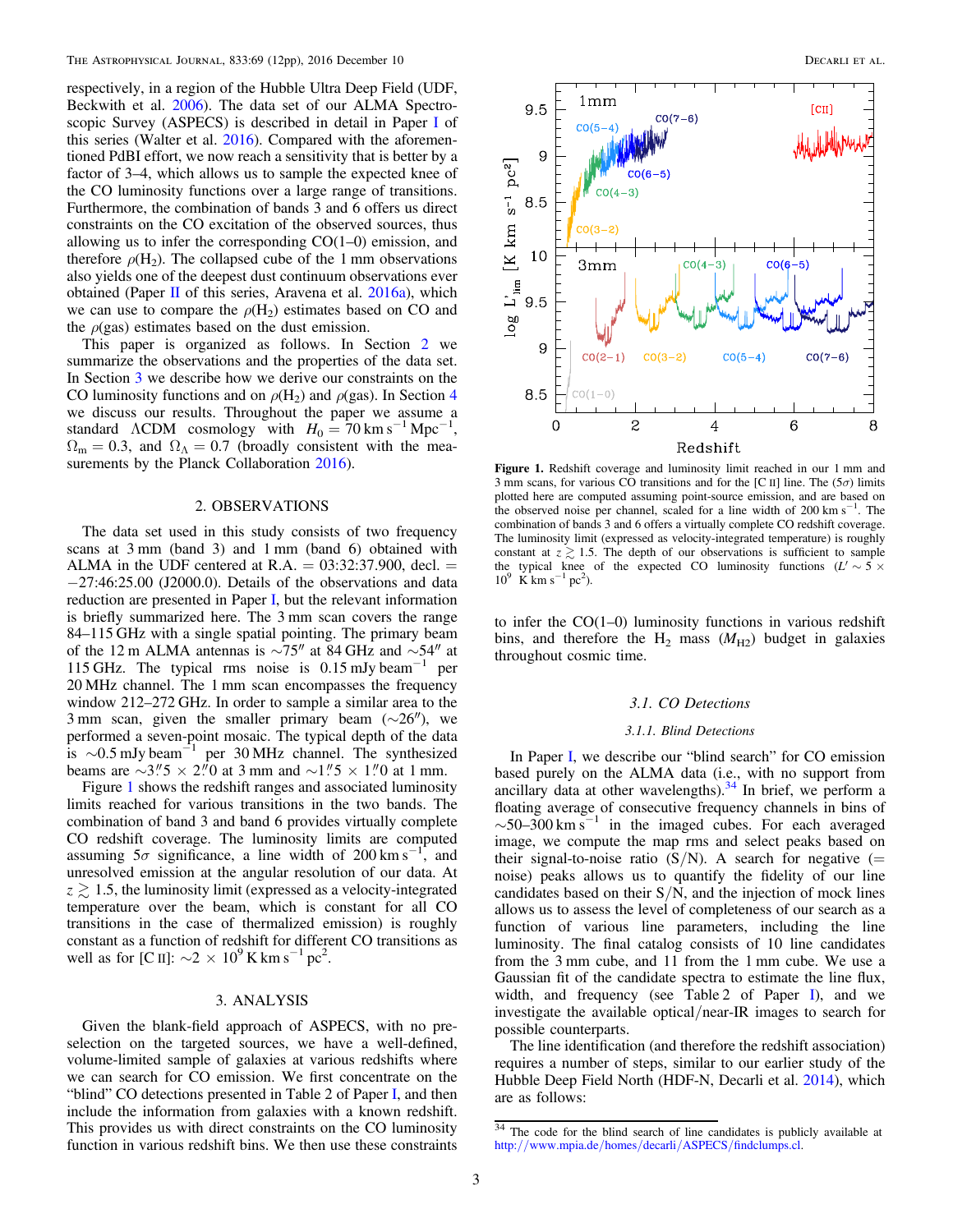- (i) We inspect the cubes at the position of each line candidate, and search for multiple lines. If multiple lines are found, the redshift should be uniquely defined. Since  $\nu_{\text{CO}[J-(J-1)]} \approx J \nu_{\text{CO}(1-0)}$ , some ambiguity may still be in place (e.g., two lines with a frequency ratio of 2 could be CO(2–1) and CO(4–3), or CO(3–2) and CO(6–5)). In these cases, the following steps allow us to break the degeneracy.
- (ii) The absence of multiple lines can then be used to exclude some redshift identifications. For example, lines with similar *J* should show similar fluxes, under reasonable excitation conditions. If we identify a bright line as, e.g.,  $CO(5-4)$ , we expect to see a similarly luminous  $CO(4-3)$ line (if this falls within the coverage of our data set). If that is not the case, then we can exclude this line identification.
- (iii) The exquisite depth of the available multi-wavelength data allows us to detect the starlight emission of galaxies with stellar mass  $M_* \sim 10^8 M_{\odot}$  at almost all  $z < 2$ . In the absence of an optical/near-IR counterpart, we thus exclude redshift identification that would locate the source at  $z < 2$ .
- (iv) In the presence of an optical/near-IR counterpart, the line identification is guided by the availability of optical redshift estimates. Optical spectroscopy (e.g., see the compilations by Le Fèvre et al. [2005](#page-10-28); Coe et al. [2006](#page-10-29); Skelton et al. [2014;](#page-11-25) Morris et al. [2015](#page-11-26)) is considered secure (typical uncertainties are of the order of a few hundred  $\rm km~s^{-1}$ ). When not available, we rely on *Hubble* Space Telescope (HST) grism data (Morris et al. [2015](#page-11-26); Momcheva et al. [2016](#page-11-27)) or photometric redshifts (Coe et al. [2006;](#page-10-29) Skelton et al. [2014](#page-11-25)).

Ten out of 21 blindly selected lines are uniquely identified in this way. A bootstrap analysis is then adopted to account for the remaining uncertainties in the line identification: to each source, we assign a redshift probability distribution that is proportional to the comoving volume in the redshift bins sampled with all the possible line identifications. We then run 1000 extractions of the redshift values picked from their probability distributions and compute the relevant quantities (line luminosities, inferred molecular masses, contribution to the cosmic density of molecular gas) in each case. The results are then averaged among all the realizations. The line identifications and associated redshifts are listed in Table [1](#page-4-0).

To compute the contribution of each line candidate to the CO luminosity functions and to the cosmic budget of molecular gas mass in galaxies, we need to account for the fidelity (i.e., the reliability of a line candidate against false-positive detections) and completeness (i.e., the fraction of line candidates that we retrieve as a function of various line parameters) of our search. For the fidelity, we infer the incidence of false-positive detections from the statistics of negative peaks in the cubes as a function of the line  $S/N$ , as described in Section 3.1.1 of Paper [I.](#page-11-23) Figure [2](#page-5-0) shows the completeness of our line search as a function of the line luminosity. This is obtained by creating a sample of 2500 mock lines (as point sources), with a uniform distribution of frequency, peak flux density, width, and position within the primary beam. Under the assumption of observing a given transition (e.g., CO(3–2)), we convert the input frequency into redshift, and the integrated line flux  $(F_{\text{line}})$ from the peak flux density and width. We then compute line

luminosities for all the mock input lines as

$$
\frac{L'}{\text{K km s}^{-1}\text{pc}^2} = \frac{3.25 \times 10^7}{(1+z)^3} \frac{F_{\text{line}}}{\text{Jy km s}^{-1}} \left(\frac{\nu_{\text{obs}}}{\text{GHz}}\right)^{-2} \left(\frac{D_{\text{L}}}{\text{Mpc}}\right)^2 \tag{1}
$$

where  $\nu_{obs}$  is the observed frequency of the line and  $D_{L}$  is the luminosity distance (see, e.g., Solomon et al. [1997](#page-11-28)). Finally, we run our blind line search algorithm and display the fraction of retrieved-to-input lines as a function of the input line luminosity. Our analysis is 50% complete down to line luminosities of  $(4–6) \times 10^9$  K km s<sup>-1</sup> pc<sup>2</sup> at 3 mm for any  $J > 1$ , and (1–6) × 10<sup>8</sup> K km s<sup>-1</sup> pc<sup>2</sup> at 1 mm for any  $J > 3$ , in the area corresponding to the primary beam of the 3 mm observations. The completeness distributions as a function of line luminosity in the  $J = 1$  case (at 3 mm) and the  $J = 3$  case (at 1 mm) show long tails toward lower luminosities due to the large variations of  $D<sub>L</sub>$  within our scans for these lines (see also Figure [1](#page-2-2)). The levels of fidelity and completeness at the S/N and luminosity of the line candidates in our analysis are reported in Table [1](#page-4-0). At low S/N, flux-boosting might bias our results high, through effectively overestimating the impact of a few intrinsically bright sources against many fainter ones scattered above our detection threshold by the noise. However, the relatively high  $S/N$  ( $>5$ ) of our line detections, and the statistiscal corrections for missed lines that are scattered below our detection threshold, and for spurious detections, make the impact of flux-boosting negligible in our analysis.

# 3.1.2. CO Line Stack

We can improve the sensitivity of our CO search beyond our "blind" CO detections by focusing on those galaxies where an accurate redshift is available via optical/near-IR spectroscopy. Slit spectroscopy typically leads to uncertainties of a few hundred km s<sup> $-1$ </sup>, while grism spectra from the 3D-HST (Momcheva et al. [2016](#page-11-27)) have typical uncertainties of  $\sim$ 1000 km s<sup>-1</sup> due to the coarser resolution and poorer S/N. By combining the available spectroscopy, we construct a list of 42 galaxies for which slit or grism redshift information is available (Le Fèvre et al. [2005;](#page-10-28) Coe et al. [2006;](#page-10-29) Skelton et al. [2014;](#page-11-25) Morris et al. [2015;](#page-11-26) Momcheva et al. [2016](#page-11-27)) within 37"5 from our pointing center (this corresponds to the area of the primary beam at the low-frequency end of the band 3 scan). Out of these, 36 galaxies have a redshift for which one or more  $J < 5$  CO transitions have been covered in our frequency scans. We extract the 3 mm and 1 mm spectra of all these sources, and we stack them with a weighted average. As weights, we used the inverse of the variance of the spectral noise. This is the pixel rms of each channel map, corrected a posteriori for the primary beam attenuation at the source position. As Figure [3](#page-5-1) shows, no obvious line is detected above a  $S/N = 3$ . If we integrate the signal over a 1000 km s<sup>-1</sup> wide bin centered on the rest-frame frequency of the lines, we retrieve a ∼2σ detection of the CO(2–1) and CO(4–3) lines (corresponding to average line fluxes of  $\sim$ 0.006 Jy km s<sup>-1</sup> and  $\sim$ 0.010 Jy km s<sup>-1</sup> respectively). However, given their low significance, and that they are drawn from a relatively sparse sample, we opt not to include them in the remainder of the analysis, until we are able to significantly expand the list of sources with secure optical/near-IR redshifts. This will be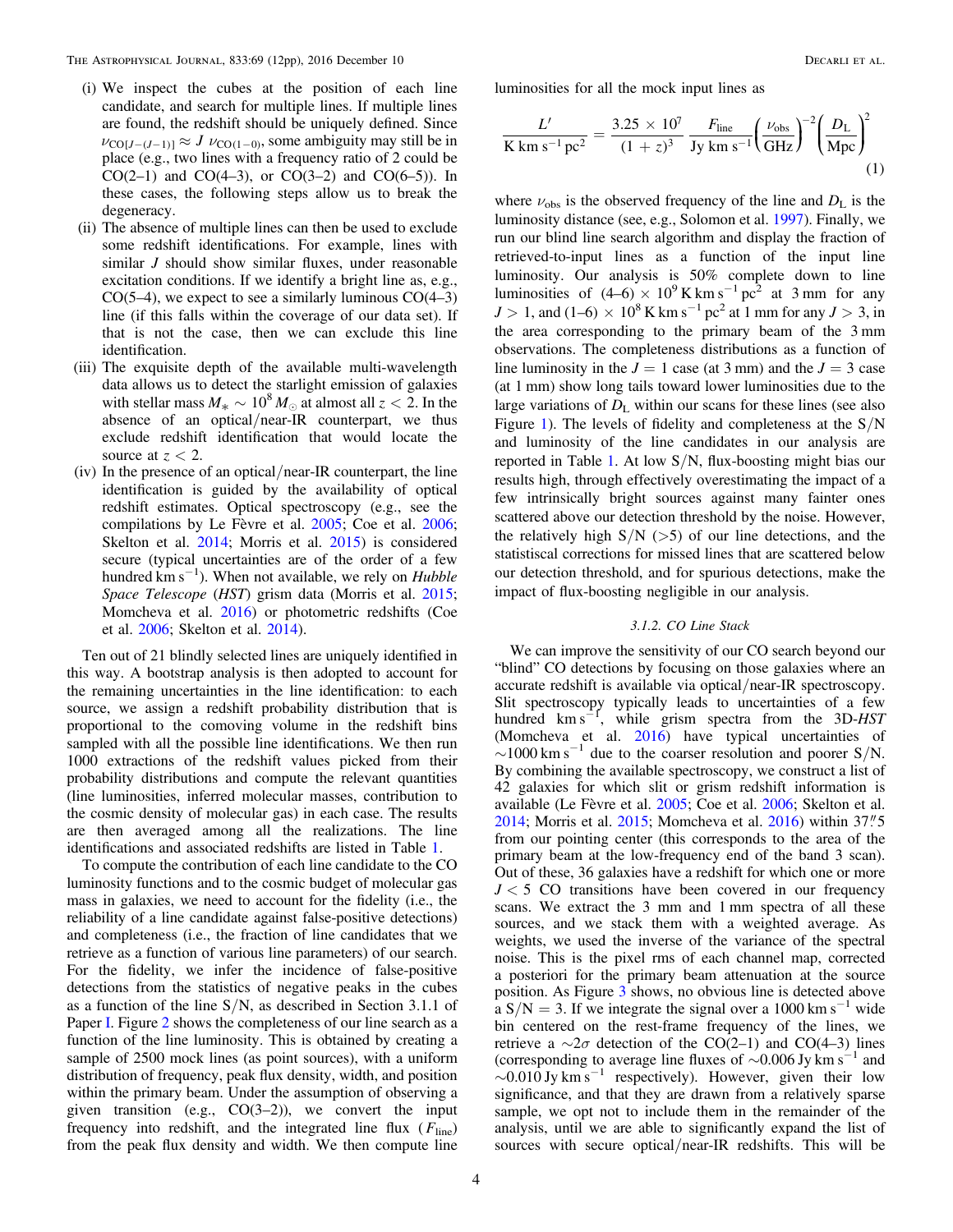Catalog of the Line Candidates Discovered with the Blind Line Search

<span id="page-4-0"></span>

| <b>ASPECS ID</b> | R.A.        | Decl.         | Fidelity | $\mathcal{C}_{0}^{0}$ | Counterpart?   | <b>Notes</b>      | Line                    | $z_{\rm CO}$ | $L^\prime$                                | $M_{\rm H2}$       |
|------------------|-------------|---------------|----------|-----------------------|----------------|-------------------|-------------------------|--------------|-------------------------------------------|--------------------|
|                  |             |               |          |                       |                |                   | Ident.                  |              | $(10^8 \text{ K km s}^{-1} \text{ pc}^2)$ | $(10^8 M_{\odot})$ |
| (1)              | (2)         | (3)           | (4)      | (5)                   | (6)            | (7)               | (8)                     | (9)          | (10)                                      | (11)               |
|                  |             |               |          |                       | $3 \text{ mm}$ |                   |                         |              |                                           |                    |
| 3 mm.1           | 03:32:38.52 | $-27:46:34.5$ | 1.00     | 1.00                  | Y              | $(i)$ , $(iv)(b)$ | 3                       | 2.5442       | $240.4 \pm 1.0$                           | $2061 \pm 9$       |
| 3 mm.2           | 03:32:39.81 | $-27:46:11.6$ | 1.00     | 1.00                  | $\mathbf Y$    | $(i)$ , $(iv)(a)$ | $\overline{c}$          | 1.5490       | $136.7 \pm 2.1$                           | $648\,\pm\,10$     |
| 3 mm.3           | 03:32:35.55 | $-27:46:25.7$ | 1.00     | 0.85                  | Y              | (iv)(a)           | $\sqrt{2}$              | 1.3823       | $33.7 \pm 0.7$                            | $160 \pm 3$        |
| 3 mm.4           | 03:32:40.64 | $-27:46:02.5$ | 1.00     | 0.85                  | ${\bf N}$      | (ii)              | 3                       | 2.5733       | $45.8 \pm 1.0$                            | $393 \pm 9$        |
|                  |             |               |          |                       |                |                   | $\overline{4}$          | 4.0413       | $92.2 \pm 2.8$                            | $1071 \pm 33$      |
|                  |             |               |          |                       |                |                   | $\sqrt{5}$              | 5.3012       | $89.5 \pm 2.7$                            | $\ldots$           |
| 3 mm.5           | 03:32:35.48 | $-27:46:26.5$ | 0.87     | 0.85                  | $\mathbf Y$    | (iv)(a)           | $\sqrt{2}$              | 1.0876       | $28.3 \pm 0.9$                            | 134 $\pm$ 4        |
| 3 mm.6           | 03:32:35.64 | $-27:45:57.6$ | 0.86     | 0.85                  | N              | (ii), (iii)       | 3                       | 2.4836       | $72.8 \pm 1.0$                            | $624 \pm 9$        |
|                  |             |               |          |                       |                |                   | $\overline{4}$          | 3.6445       | $77.3 \pm 1.0$                            | $898 \pm 12$       |
|                  |             |               |          |                       |                |                   | 5                       | 4.8053       | $76.2 \pm 1.0$                            | $\ldots$           |
| 3 mm.7           | 03:32:39.26 | $-27:45:58.8$ | 0.86     | 0.85                  | ${\bf N}$      | (ii), (iii)       | 3                       | 2.4340       | $25.9 \pm 1.0$                            | $222 \pm 9$        |
|                  |             |               |          |                       |                |                   | $\overline{\mathbf{4}}$ | 3.5784       | $27.6 \pm 1.0$                            | $321 \pm 12$       |
|                  |             |               |          |                       |                |                   | 5                       | 4.7227       | $27.3 \pm 1.0$                            | $\dots$            |
| 3 mm.8           | 03:32:40.68 | $-27:46:12.1$ | 0.76     | 0.85                  | $\mathbf N$    | (ii), (iii)       | 3                       | 2.4193       | $58.6 \pm 0.9$                            | $502 \pm 8$        |
|                  |             |               |          |                       |                |                   | $\overline{\mathbf{4}}$ | 3.5589       | $62.6 \pm 1.0$                            | $727 \pm 12$       |
|                  |             |               |          |                       |                |                   | 5                       | 4.6983       | $62.0 \pm 1.0$                            | $\dots$            |
| 3 mm.9           | 03:32:36.01 | $-27:46:47.9$ | 0.74     | 0.85                  | ${\bf N}$      | (ii), (iii)       | 3                       | 2.5256       | $30.5\,\pm\,1.0$                          | $261 \pm 9$        |
|                  |             |               |          |                       |                |                   | $\overline{\mathbf{4}}$ | 3.7006       | $32.3 \pm 1.0$                            | $375 \pm 12$       |
|                  |             |               |          |                       |                |                   | 5                       | 4.8754       | $31.8 \pm 1.0$                            | $\ldots$ .         |
| 3 mm.10          | 03:32:35.66 | $-27:45:56.8$ | 0.61     | 0.85                  | Y              | (ii), iv(b)       | $\overline{3}$          | 2.3708       | $70.4\,\pm\,0.9$                          | $603 \pm 8$        |
|                  |             |               |          |                       | $1$ mm         |                   |                         |              |                                           |                    |
| $1$ mm. $1a$     | 03:32:38.54 | $-27:46:34.5$ | 1.00     | 1.00                  | Y              | i, iv(b)          | $\tau$                  | 2.5439       | $48.02 \pm 0.37$                          | $\ldots$           |
| $1$ mm. $2a$     | 03:32:38.54 | $-27:46:34.5$ | 1.00     | 1.00                  | $\mathbf Y$    | i, iv(a)          | $\,$ 8 $\,$             | 2.5450       | $51.42 \pm 0.23$                          | $\dots$            |
| 1 mm.3           | 03:32:38.54 | $-27:46:31.3$ | 0.93     | 0.85                  | Y              | iv(b)             | 3                       | 0.5356       | $3.66 \pm 0.08$                           | $31 \pm 1$         |
| 1 mm.4           | 03:32:37.36 | $-27:46:10.0$ | 0.85     | 0.65                  | ${\bf N}$      | $\mathbf{i}$      | $[C \, II]$             | 6.3570       | $12.49 \pm 0.23$                          | $\ldots$           |
| 1 mm.5           | 03:32:38.59 | $-27:46:55.0$ | 0.79     | 0.75                  | ${\bf N}$      | (ii)              | $\overline{4}$          | 0.7377       | $12.95 \pm 0.09$                          | $150 \pm 1$        |
|                  |             |               |          |                       |                |                   | $[C \, II]$             | 6.1632       | $31.84 \pm 0.22$                          | $\ldots$           |
| $1$ mm. $6$      | 03:32:36.58 | $-27:46:50.1$ | 0.78     | 0.75                  | $\mathbf Y$    | iv(c)             | $\overline{4}$          | 1.0716       | $21.45 \pm 0.15$                          | $249 \pm 2$        |
|                  |             |               |          |                       |                |                   | 5                       | 1.5894       | $29.12 \pm 0.21$                          | $\ldots$           |
|                  |             |               |          |                       |                |                   | 6                       | 2.1070       | $33.68 \pm 0.24$                          | $\ldots$           |
| $1$ mm. $7$      | 03:32:37.91 | $-27:46:57.0$ | 0.77     | 1.00                  | N              | (ii), (iii)       | $\overline{4}$          | 0.7936       | $37.53 \pm 0.10$                          | $436 \pm 1$        |
|                  |             |               |          |                       |                |                   | $[C \, II]$             | 6.3939       | $84.01 \pm 0.23$                          | $\cdots$           |
| $1$ mm. $8$      | 03:32:37.68 | $-27:46:52.6$ | 0.71     | 0.72                  | N              | (ii), (iii)       | $[C \, II]$             | 7.5524       | $23.22 \pm 0.24$                          | $\ldots$           |
| 1 mm.9           | 03:32:36.14 | $-27:46:37.0$ | 0.63     | 0.75                  | N              | (ii), (iii)       | $\overline{4}$          | 0.8509       | $8.21 \pm 0.12$                           | $95\pm1$           |
|                  |             |               |          |                       |                |                   | $[C \, II]$             | 6.6301       | $16.84 \pm 0.25$                          | $\cdots$           |
| 1 mm.10          | 03:32:37.08 | $-27:46:19.9$ | 0.62     | 0.75                  | ${\bf N}$      | (ii), (iii)       | $\overline{4}$          | 0.9442       | $14.74 \pm 0.18$                          | $171 \pm 2$        |
|                  |             |               |          |                       |                |                   | 6                       | 1.9160       | $25.05 \pm 0.30$                          | $\ldots$           |
|                  |             |               |          |                       |                |                   | $[C \, II]$             | 7.0147       | $26.59 \pm 0.32$                          | $\ldots$           |
| 1 mm.11          | 03:32:37.71 | $-27:46:41.0$ | 0.61     | 0.85                  | N              | (ii), (iii)       | 3                       | 0.5502       | $4.84 \pm 0.09$                           | $41 \pm 1$         |
|                  |             |               |          |                       |                |                   | $[C \, II]$             | 7.5201       | $16.25 \pm 0.30$                          | $\ldots$           |
|                  |             |               |          |                       |                |                   |                         |              |                                           |                    |

Note. (1) Line ID. (2, 3) R.A. and decl. (J2000). (4) Fidelity level at the S/N of the line candidate. (5) Completeness at the luminosity of the line candidate. (6) Is there an optical/near-IR counterpart? (7) Notes on line identification: (i) multiple lines detected in the ASPECS cubes; (ii) lack of other lines in the ASPECS cubes; (iii) absence of optical/near-IR counterpart suggests high z; (iv) supported by (a) spectroscopic, (b) grism, or (c) photometric redshift. (8) Possible line identification: a cardinal number indicates the upper J level of a CO transition. (9) CO redshift corresponding to the adopted line identification. (10) Line luminosity, assuming the line identification in column (8). The uncertainties are propagated from the uncertainties in the line flux measurement. (11) Molecular gas mass  $M_{H2}$  as derived from the observed CO luminosity (see Equation (4)), only for

<sup>a</sup> Not used for deriving the  $H_2$  mass for this source, as a lower-*J* line is available.

possible thanks to the advent of integral field spectroscopy units with large field of view, such as MUSE, which will provide spectra (and therefore redshifts) for hundreds of galaxies in our pointing.

#### 3.2. CO Luminosity Functions

<span id="page-4-1"></span>The CO luminosity functions are constructed as follows:

$$
\Phi(\log L_i) = \frac{1}{V} \sum_{j=1}^{N_i} \frac{\text{Fid}_j}{C_j} \tag{2}
$$

Here,  $N_i$  is the number of galaxies with a CO luminosity falling into the luminosity bin  $i$ , defined as the luminosity range between  $\log L_i - 0.5$  and  $\log L_i + 0.5$ , while V is the volume of the universe sampled in a given transition. Each entry  $j$  is down-weighted according to the fidelity (Fid<sub>i</sub>) and up-scaled according to the completeness  $(C_i)$  of the *j*th line. As described in Paper [I,](#page-11-23) the fidelity at a given S/N is defined as  $(N_{\text{pos}} - N_{\text{neg}})/N_{\text{pos}}$ , where  $N_{\text{pos/neg}}$  is the number of positive or negative lines with said  $S/N$ . This definition of the fidelity allows us to statistically subtract the false-positive line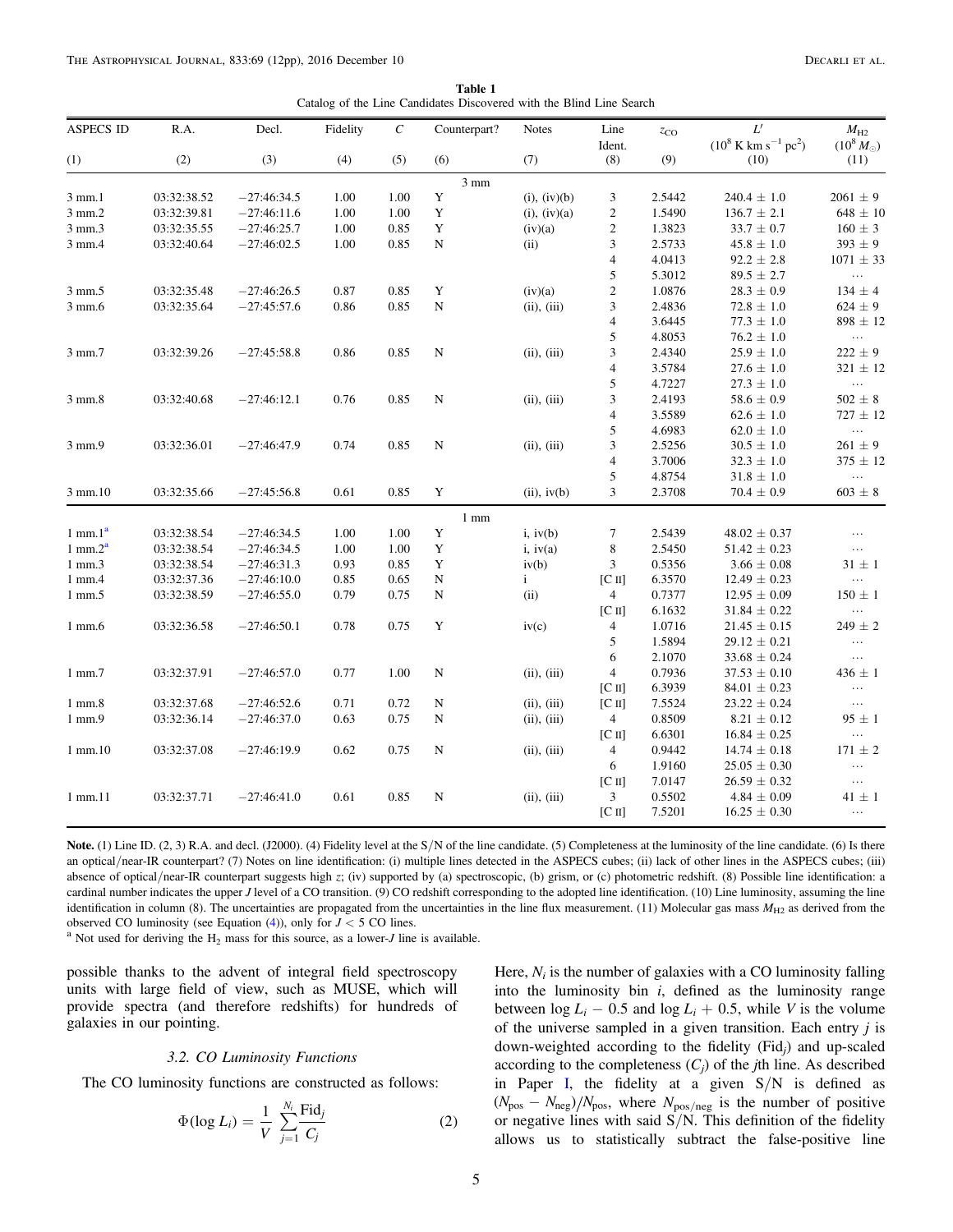<span id="page-5-0"></span>

Figure 2. Luminosity limit reached in our 3 mm and 1 mm scans, for various CO transitions. The completeness is computed as the number of mock lines retrieved by our blind search analysis divided by the number of input mock lines, and here it is plotted as a function of the line luminosity. The 50% limits, marked as dashed vertical lines, are typically met at  $L' = (3-6) \times 10^9$  K km s<sup>-1</sup> pc<sup>2</sup> at 3 mm for any  $J > 1$ , and at  $L' = (4-8) \times 10^8$  K km s<sup>-1</sup> pc<sup>2</sup> at 1 mm for any  $J > 3$ . The  $J = 1$ and 3 cases in the 3 mm and 1 mm cubes show a broader distribution toward lower luminosity limits due to the wide spread of luminosity distance for these transitions within the frequency ranges of our observations.

candidates from our blind selection. The uncertainties on  $\Phi(\log L_i)$  are set by the Poissonian errors on  $N_i$ , according to Gehrels ([1986](#page-10-30)).<sup>[35](#page-5-2)</sup> We consider the confidence level corresponding to  $1\sigma$ . We include the uncertainties associated with the line identification and the errors from the flux measurements in the bootstrap analysis described in Section [3.1.1.](#page-2-4) Given that all our blind sources have  $S/N > 5$  by construction, and the number of entries is typically a few sources per bin, Poissonian uncertainties always dominate. The results of the bootstrap are averaged in order to produce the final luminosity functions.

The CO luminosity functions obtained in this way are shown in Figure [4.](#page-6-1) For comparison, we include the predictions based on semi-analytical models by Lagos et al. ([2012](#page-10-18)) and Popping et al. ([2016](#page-11-18)) and on the empirical IR luminosity function of Herschel sources by Vallini et al. ([2016](#page-11-21)), as well as the constraints obtained by the earlier study of the HDF-N (Walter et al. [2014](#page-11-22)). Our observations reach the knee of the luminosity functions in almost all redshift bins. The only exception is the CO(4–3) transition in the  $\langle z \rangle = 3.80$  bin, for which the models by Lagos et al. ([2012](#page-10-18)) place the knee approximately one order of magnitude below that predicted by Popping et al. ([2016](#page-11-18)), thus highlighting the large uncertainties in the state-of-the-art predictions of gas content and CO excitation, especially at high redshift. In particular, these two approaches differ in the treatment of the radiative transfer and CO excitation in a number of ways: (1) Lagos et al. ([2012](#page-10-18)) adopt a single value of

<span id="page-5-1"></span>

Figure 3. Stacked millimeter spectrum of the sources in our field with optical/ near-IR redshifts. The adopted spectral bin is 70 km s<sup>-1</sup> wide. The  $1\sigma$ uncertainties are shown as gray lines. We highlight the  $\pm 500$  km s<sup>-1</sup> range where the stacked flux is integrated. We also list the number of sources entering each stack. No clear detection is reported in any of the stacked transitions.

gas density for each galaxy, whereas Popping et al. ([2016](#page-11-18)) construct a density distribution for each galaxy, and assume a log-normal density distribution for the gas within clouds; (2) Lagos et al. ([2012](#page-10-18)) include heating from both UV and X-rays

<span id="page-5-2"></span> $\overline{\frac{35}{35}}$  According to Cameron ([2011](#page-10-31)), the binomial confidence intervals in Gehrels ([1986](#page-10-30)) might be overestimated in the low-statistics regime compared to a fully Bayesian treatment of the distributions. A similar effect is possibly in place for Poissonian distributions, although a formal derivation is beyond the scope of this work. Here we conservatively opt to follow the classical method of Gehrels ([1986](#page-10-30)).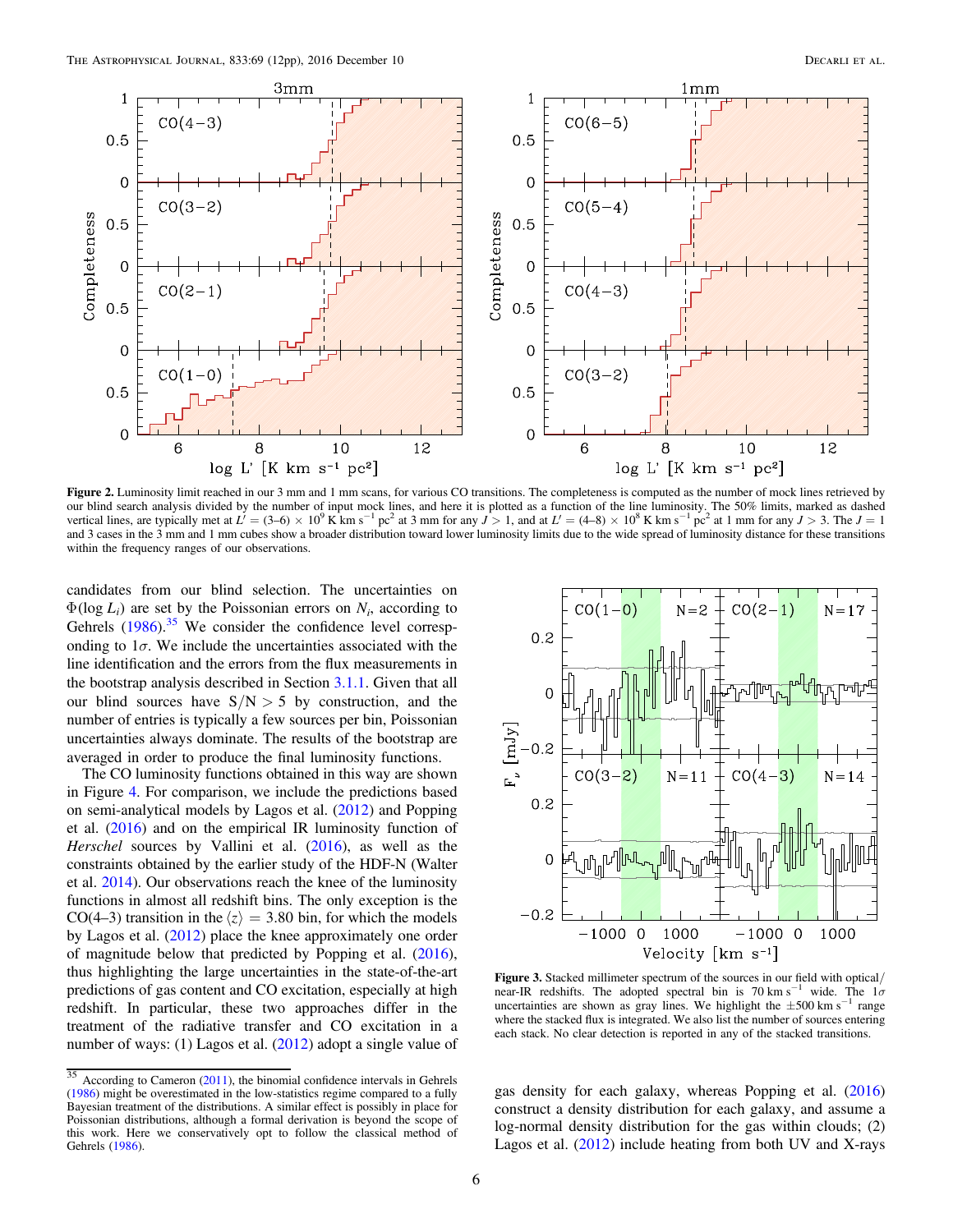<span id="page-6-1"></span>

Figure 4. CO luminosity functions in various redshift bins. The constraints from our ALMA UDF project are marked as red squares, with the vertical size of the box showing the Poissonian uncertainties. The results of the HDF study by Walter et al. ([2014](#page-11-22)) are shown as cyan boxes, with error bars marking the Poissonian uncertainties. Semi-analytical models by Lagos et al. ([2012](#page-10-18)) and Popping et al. ([2016](#page-11-18)) as well as the empirical predictions by Vallini et al. ([2016](#page-11-21)) are shown for comparison. Our ALMA observations reach the depth required to sample the expected knee of the luminosity functions in most cases (the only exception being the  $\langle z \rangle = 3.80$  bin when compared with the predictions by Lagos et al. [2012](#page-10-18)). Our observations reveal an excess of COluminous sources at the bright end of the luminosity function, especially in the 3 mm survey, with respect to the predictions. Such an excess is not observed in the 1 mm survey, suggesting that the CO excitation is typically modest compared with the models shown here.

(although the latter might be less critical for the purposes of this paper), while Popping et al. ([2016](#page-11-18)) consider only the UV contribution to the heating; (3) the CO chemistry in Lagos et al. ([2012](#page-10-18)) is set following the UCL\_PDR photodissociation region code (Bell et al. [2006](#page-10-32), [2007](#page-10-33)), and in Popping et al. ([2016](#page-11-18)) it is based on a fit to results from the photodissociation region code of Wolfire et al. ([2010](#page-11-29)); (4) the CO excitation in Lagos et al. ([2012](#page-10-18)) is also based on the UCL\_PDR code, while Popping et al. ([2016](#page-11-18)) adopt a customized escape probability code for the level population; (5) the typical  $\alpha_{\text{CO}}$  in the models of Lagos et al. ([2012](#page-10-18)) is higher than in Popping et al. ([2016](#page-11-18)), although the exact value of  $\alpha_{\text{CO}}$  in both models changes from galaxy to galaxy (i.e., the  $CO(1-0)$  luminosity functions do not translate into  $H_2$  mass functions with a simple scaling).

Our observations shown in Figure [4](#page-6-1) indicate that an excess of CO-bright sources with respect to semi-analytical models might be in place. This is apparent in the 3 mm data. However, the same excess is not observed in the 1 mm band. In particular, in the  $\langle z \rangle = 1.43$  bin, the lack of bright CO(5–4) lines (compared with the brighter CO(2–1) emission reported here) suggests that the CO excitation is typically modest.

Such apparent low CO excitation is supported by the detailed analysis of a few CO-bright sources presented in a companion paper (Paper [IV](#page-10-34) of this series, Decarli et al.  $2016b$ ). These findings guide our choice of a low-excitation template to convert the observed  $J > 1$  luminosities into CO(1–0). In the next steps of our analysis, we refer to the template of CO excitation of main-sequence galaxies by Daddi et al. ([2015](#page-10-13)): if  $r_{11}$  is the temperature ratio between the CO( $J-[J-1]$ ) and the CO(1–0) transitions, we adopt  $r_{J1} = 0.76 \pm 0.09, 0.42 \pm 0.07$ ,  $0.23 \pm 0.04$  for  $J = 2, 3, 5$ . In the case of CO(4–3) (which is not part of the template), we interpolate the models shown in the left-hand panel of Figure 10 in Daddi et al. ([2015](#page-10-13)), yielding  $r_{41} = 0.31 \pm 0.06$ , where we conservatively assume a 20% uncertainty. Each line luminosity is then converted into CO (1–0) according to

$$
\log L'_{\text{CO}(1-0)} = \log L'_{\text{CO}(J-[J-1])} - \log r_{J1}.
$$
 (3)

The uncertainties in the excitation correction are included in the bootstrap analysis described in Section [3.1.1.](#page-2-4) Based on these measurements, we derive CO(1–0) luminosity functions following Equation ([2](#page-4-1)). The results are shown in Figure [5](#page-7-0). Compared with Figure [4,](#page-6-1) we have removed the  $\langle z \rangle = 1.43$  bin from the 1 mm data because the  $CO(2-1)$  line at 3 mm is observed in practically the same redshift range and is subject to smaller uncertainties related to CO excitation corrections. Our observations succeed in sampling the predicted knee of the CO (1–0) luminosity functions at least up to  $z \sim 3$ . Our measurements reveal that the knee of the CO(1–0) luminosity function shifts toward higher luminosities as we move from  $z \approx 0$ (Keres et al. [2003;](#page-10-35) Boselli et al. [2014](#page-10-36)) to  $z \sim 2$ . Our results agree with the model predictions at  $z < 1$ . However, at  $z > 1$ they suggest an excess of CO-luminous sources compared with the current models. This result is robust against uncertainties in CO excitation. For example, it is already apparent in the  $\langle z \rangle$  = 1.43 bin, where we covered the CO(2–1) line in our 3 mm cube; this line is typically close to being thermalized in star-forming galaxies, so excitation corrections are small. Our result is also broadly consistent with the findings by Keating et al.  $(2016)$  $(2016)$  $(2016)$ , based on a CO(1–0) intensity mapping study at  $z = 2-3$ , which is unaffected by CO excitation.

# 3.3. Cosmic  $H_2$  Mass Density

<span id="page-6-0"></span>To derive  $H_2$  masses, and the evolution of the cosmic  $H_2$ mass density, we now convert the  $CO(1-0)$  luminosities into molecular gas masses  $M_{\text{H2}}$ :

$$
M_{\text{H2}} = \alpha_{\text{CO}} L'_{\text{CO}(1-0)}.
$$
 (4)

The conversion factor  $\alpha_{\rm CO}$  implicitly assumes that CO is optically thick. The value of  $\alpha_{\rm CO}$  depends critically on the metallicity of the interstellar medium (see Bolatto et al. [2013](#page-10-38) for a review). A galactic value  $\alpha_{\text{CO}} = 3-6 M_{\odot}$  $(K \text{ km s}^{-1} \text{ pc}^2)^{-1}$  is expected for most non-starbursting galaxies with metallicities  $Z \gtrsim 0.5 Z_{\odot}$  (Wolfire et al. [2010](#page-11-29); Glover & Mac Low [2011;](#page-10-39) Feldmann et al. [2012](#page-10-40)). At  $z \sim 0.1$ , this is the case for the majority of main-sequence galaxies with  $M_* > 10^9 M_{\odot}$  (Tremonti et al. [2004](#page-11-30)). This seems to hold even at z ∼ 3, if one takes into account the SFR dependence of the mass–metallicity relation (Mannucci et al. [2010](#page-11-31)). Following Daddi et al. ([2010a](#page-10-11)), we thus assume  $\alpha_{\text{CO}} = 3.6 M_{\odot}$  $(K \text{ km s}^{-1} \text{ pc}^2)^{-1}$  for all the sources in our sample. In Section [4](#page-9-0) we discuss how our results would be affected by relaxing this assumption.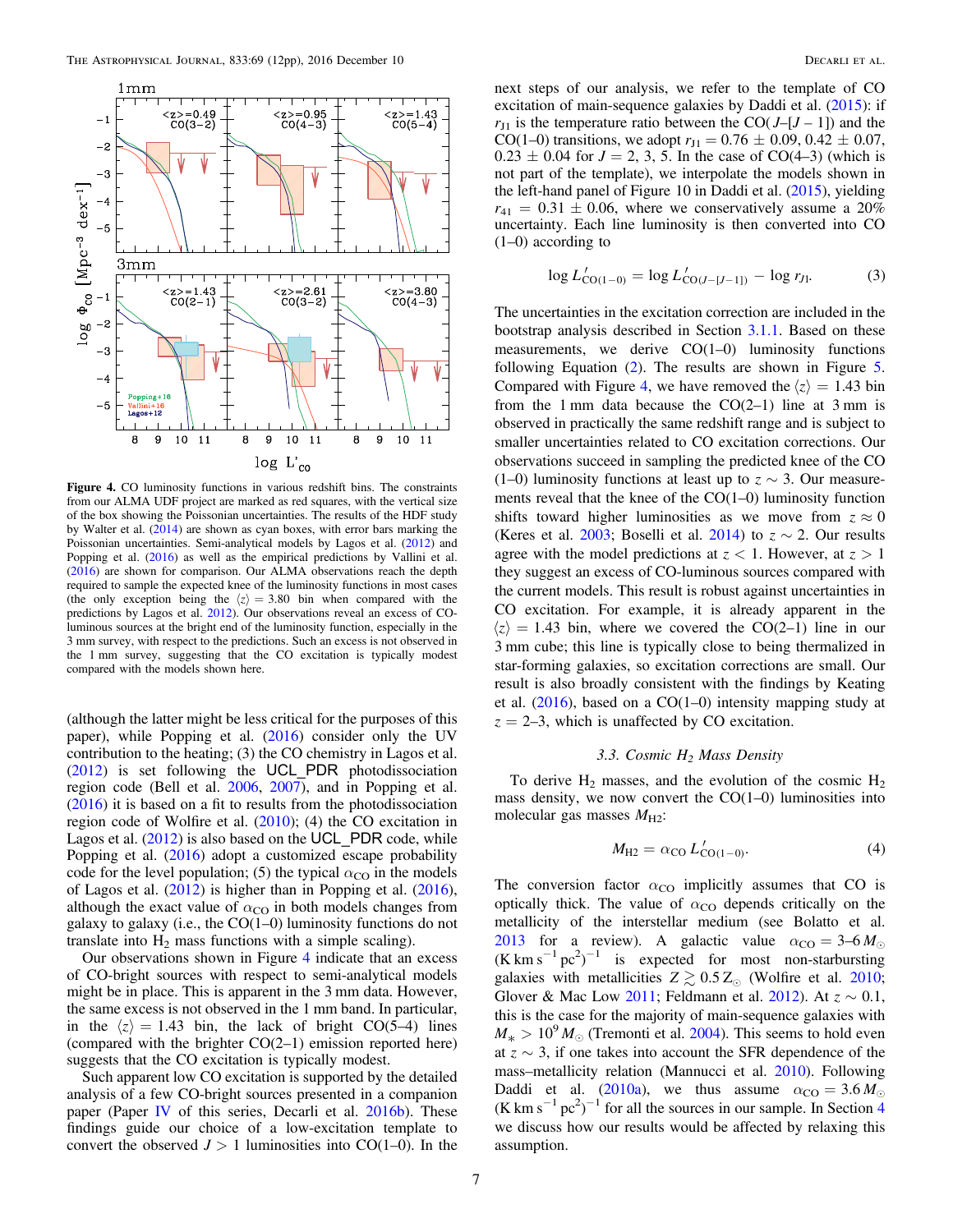<span id="page-7-0"></span>

<span id="page-7-1"></span>Figure 5. CO(1–0) luminosity functions in various redshift bins. The constraints from ASPECS are marked as red squares, with the vertical size of each box showing the uncertainties. The results from the 3 mm scan with PdBI by Walter et al. ([2014](#page-11-22)) are shown as cyan boxes, with error bars marking the Poissonian uncertainties. The observed  $CO(1-0)$  luminosity functions of local galaxies by Keres et al.  $(2003)$  $(2003)$  $(2003)$  and Boselli et al.  $(2014)$  $(2014)$  $(2014)$  are shown as red circles and orange diamonds in the first panel, respectively, and as gray points for comparison in all the other panels. The intensity mapping constraints from Keating et al. ([2016](#page-10-37)) are shown as a shaded yellow area. Semi-analytical models by Lagos et al. ([2012](#page-10-18)) and Popping et al. ([2016](#page-11-18)) as well as the empirical predictions by Vallini et al. ([2016](#page-11-21)) are shown for comparison. The scale for mass function shown at the top assumes a fixed  $\alpha_{\rm CO} = 3.6 M_{\odot}$  (K km s<sup>-1</sup> pc<sup>2</sup>)<sup>-1</sup>. Our results agree with the predictions at  $z < 1$  and suggest that an excess of bright sources with respect to both the empirical predictions by Vallini et al. ([2016](#page-11-21)) and the models by Lagos et al. ([2012](#page-10-18)) appears at  $z > 1$ .



Figure 6. Comoving cosmic mass density of molecular gas in galaxies  $\rho(H_2)$  as a function of redshift, based on our molecular survey in the UDF. Our ASPECS constraints are displayed as red boxes. The vertical size indicates our uncertainties (see text for details). Our measurements are not extrapolated to account for the faint end of the molecular gas mass function. Since our observations sample the expected knee of the CO luminosity functions in the redshift bins of interest, the correction is expected to be small  $\langle 2 \times \rangle$ . Semi-analytical model predictions by Obreschkow et al. ([2009](#page-11-15)), Obreschkow & Rawlings (2009), Lagos et al. ([2012](#page-10-18)), and Popping et al. ([2014a,](#page-11-16) [2014b](#page-11-17)) are shown as lines; the empirical predictions by Sargent et al. ([2014](#page-11-20)) are plotted as a gray area; the constraints by Keating et al. ([2016](#page-10-37)) are displayed with triangles; the PdBI constraints (Walter et al. [2014](#page-11-22)) are represented by cyan boxes. Our ALMA observations show an evolution in the cosmic density of molecular gas up to  $z \sim 4.5$ . The global molecular content of galaxies at the peak of galaxy formation appears 3–10 times higher than in galaxies in the local universe, although large uncertainties remain due to the limited area that is covered.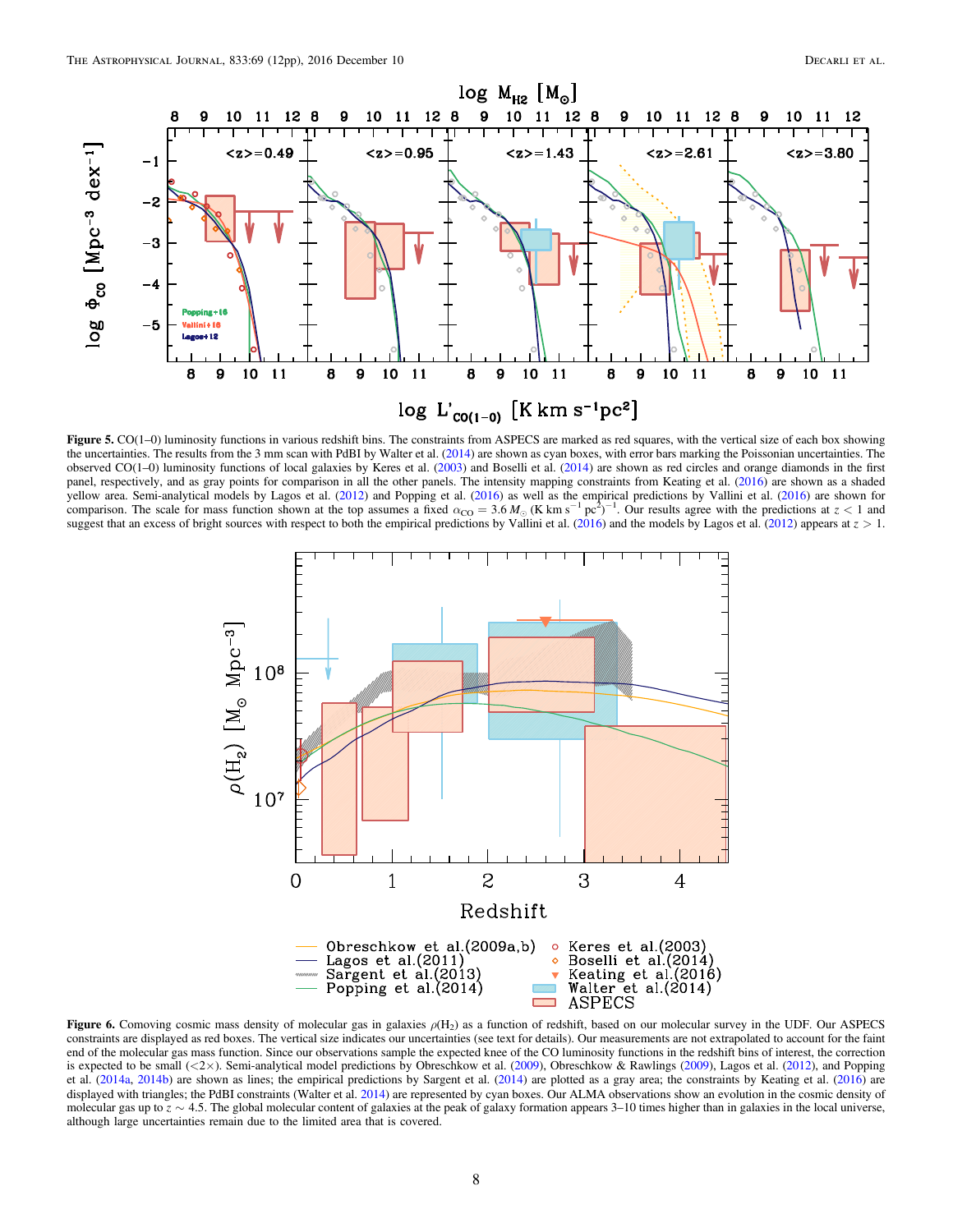<span id="page-8-0"></span>Redshift Ranges Covered in the Molecular Line Scans, the Corresponding Comoving Volume, the Number of Galaxies in each Bin (Accounting for Different Line Identifications), and Our Constraints on the Molecular Gas Content in Galaxies  $\rho(H_2)$  and  $\rho(ISM)$ 

| Transition<br>(1) | $\nu_0$<br>(GHz)<br>(2) | $z_{\rm min}$<br>(3) | $z_{\rm max}$<br>(4) | $\langle z \rangle$<br>(5) | Volume<br>(Mpc <sup>3</sup> )<br>(6) | $N(H_2)$<br>(7) | $log \rho_{min}(H_2)$<br>$(M_{\odot} \, \text{Mpc}^{-3})$<br>(8) | $log \rho_{max}(H_2)$<br>$(M_{\odot} \text{ Mpc}^{-3})$<br>(9) | N(ISM)<br>(10) | $log \rho_{min}(ISM)$<br>$(M_{\odot} \text{ Mpc}^{-3})$<br>(11) | $log \rho_{max}(ISM)$<br>$(M_{\odot} \text{ Mpc}^{-3})$<br>(12) |
|-------------------|-------------------------|----------------------|----------------------|----------------------------|--------------------------------------|-----------------|------------------------------------------------------------------|----------------------------------------------------------------|----------------|-----------------------------------------------------------------|-----------------------------------------------------------------|
|                   |                         |                      |                      |                            |                                      |                 | mm (212.032–272.001 GHz)                                         |                                                                |                |                                                                 |                                                                 |
| $CO(3-2)$         | 345.796                 | 0.2713               | 0.6309               | 0.4858                     | 314                                  | $1 - 2$         | 6.56                                                             | 7.76                                                           | 2              | 6.36                                                            | 7.18                                                            |
| $CO(4-3)$         | 461.041                 | 0.6950               | 1.1744               | 0.9543                     | 1028                                 | $0 - 5$         | 6.83                                                             | 7.73                                                           |                | 7.13                                                            | 7.60                                                            |
|                   |                         |                      |                      |                            |                                      |                 | 3 mm (84.176–114.928 GHz)                                        |                                                                |                |                                                                 |                                                                 |
| $CO(2-1)$         | 230.538                 | 1.0059               | 1.7387               | 1.4277                     | 1920                                 |                 | 7.53                                                             | 8.09                                                           | 13             | 7.50                                                            | 7.77                                                            |
| $CO(3-2)$         | 345.796                 | 2.0088               | 3.1080               | 2.6129                     | 3363                                 | $2 - 7$         | 7.69                                                             | 8.28                                                           | 6              | 7.04                                                            | 7.46                                                            |
| $CO(4-3)$         | 461.041                 | 3.0115               | 4.4771               | 3.8030                     | 4149                                 | $0 - 5$         | 5.53                                                             | 7.58                                                           | $\overline{0}$ | $\cdots$                                                        | 6.21                                                            |

Next, we compute the cosmic density of molecular gas in galaxies,  $\rho(H_2)$ :

$$
\rho(\mathbf{H}_2) = \frac{1}{V} \sum_{i} \sum_{j=1}^{N_i} \frac{M_{i,j} P_j}{C_j} \tag{5}
$$

where  $M_{i,j}$  is a compact notation for  $M_{H2}$  of the *j*th galaxy in mass bin  $i$ , and the index  $i$  cycles over all the mass bins. As for Φ, the uncertainties on  $ρ$ (H<sub>2</sub>) are dominated by the Poissonian errors. Our findings are shown in Figure [6](#page-7-1) and are summarized in Table [2.](#page-8-0) We note that the measurements presented here are based on only the observed part of the luminosity function. Therefore, we do not attempt to correct for undetected galaxies in lower luminosity bins given the large uncertainties in the individual luminosity bins and the unknown intrinsic shape of the CO luminosity function.

From Figure [6](#page-7-1), it is clear that there is an evolution in the molecular gas content of galaxies with redshift, in particular compared with the  $z = 0$  measurements by Keres et al. ([2003](#page-10-35))  $(\rho(H_2) = (2.2 \pm 0.8) \times 10^7 M_{\odot} \text{Mpc}^{-3})$  and Boselli et al.  $(2014)$  $(2014)$  $(2014)$  ( $\rho(H_2) = (1.2 \pm 0.2) \times 10^7 M_{\odot}$  Mpc<sup>-3</sup>). The global amount of molecular gas stored in galaxies at the peak epoch of galaxy assembly is 3–10 times larger than at the present day. This evolution can be followed up to  $z \sim 4.5$ , i.e., 90% of the age of the universe. This trend agrees with the initial findings using PdBI (Walter et al. [2014](#page-11-22)). Our results are consistent with the constraints on  $\rho(H_2)$  at  $z \sim 2.6$  based on the CO(1–0) intensity mapping experiment by Keating et al.  $(2016)^{36}$  $(2016)^{36}$  $(2016)^{36}$  $(2016)^{36}$  $(2016)^{36}$ : by assuming a linear relation between the CO luminosity of galaxies and their dark matter halo mass, they interpret their constraint on the CO power spectrum in terms of  $\rho$  $(H_2)$  < 2.6 × 10<sup>8</sup>  $M_{\odot}$  Mpc<sup>-1</sup> (at 1 $\sigma$ ). They further tighten the constraint on  $\rho$ (H<sub>2</sub>) by assuming that the relation between  $L_{CO}$ and dark matter halo mass has a scatter of 0.37 dex (a factor  $\approx$  2.3), which translates into  $\rho(H_2) = 1.1^{+0.7}_{-0.4} \times 10^8$  $M_{\odot}$  Mpc<sup>-1</sup>, in excellent agreement with our measurement. Our findings are also consistent with the global increase in the gas fraction as a function of redshift found in targeted observations (e.g., Daddi et al. [2010a;](#page-10-11) Genzel et al. [2010,](#page-10-14) [2015;](#page-10-15) Riechers et al. [2010;](#page-11-12) Tacconi et al. [2010](#page-11-7), [2013](#page-11-8); Geach et al. [2011;](#page-10-17) Magdis et al. [2012;](#page-11-2) Magnelli et al. [2012](#page-11-13)), although we find a large variety in the gas fraction in individual sources (see Paper [IV](#page-10-34) Decarli et al. [2016b](#page-10-34)). Our results are also in

<span id="page-8-1"></span> $36$  For a CO intensity mapping experiment based on the ASPECS data, see Carilli et al. ([2016](#page-10-41)).

general agreement with the expectations from semi-analytical models (Obreschkow et al. [2009](#page-11-14); Obreschkow & Rawlings [2009;](#page-11-15) Lagos et al. [2011](#page-10-5), [2012;](#page-10-18) Popping et al. [2014a,](#page-11-16) [2014b](#page-11-17)) and from empirical predictions (Sargent et al. [2012,](#page-11-19) [2014](#page-11-20)). From the present data, there is an indication for a decrease in  $\rho$  $(H<sub>2</sub>)$  at  $z > 3$ , as suggested by some models.<sup>[37](#page-8-2)</sup> A larger sample of  $z > 3$  CO emitters with spectroscopically confirmed redshifts, and covering more cosmic volume, is required in order to explore this redshift range.

# 3.4. Estimates from Dust Continuum Emission

In Figure [7](#page-9-1) we compare the constraints on  $\rho(H_2)$  inferred from CO with those on  $\rho$ (ISM) derived from the dust continuum in our observations of the UDF. These are derived following Scoville et al.  $(2014)$  $(2014)$  $(2014)$ . In brief, for each 1 mm continuum source (see Paper [II](#page-10-27), Aravena et al.  $2016a$ ), the ISM mass is computed as

<span id="page-8-3"></span>
$$
\frac{M_{\text{ISM}}}{10^{10} M_{\odot}} = \frac{1.78}{(1+z)^{4.8}} \frac{S_{\nu}}{\text{mJy}} \left(\frac{\nu}{350 \text{ GHz}}\right)^{-3.8} \frac{\Gamma_0}{\Gamma_{\text{RJ}}} \left(\frac{D_{\text{L}}}{\text{Gpc}}\right)^2 \tag{6}
$$

where  $S_{\nu}$  is the observed continuum flux density,  $\nu$  is the observing frequency (here, we adopt  $\nu = 242$  GHz as the central frequency of the continuum image),  $\Gamma_{\text{RI}}$  is a unitless correction factor that accounts for the deviation from the  $\nu^2$  scaling of the Rayleigh–Jeans tail,  $\Gamma_0 = 0.71$  is the tuning value obtained at lowz, and  $D_{\text{L}}$  is the luminosity distance (see Equation (12) in Scoville et al. [2014](#page-11-3)). The dust temperature (implicit in the definition of  $\Gamma_{\rm RJ}$ ) is set to 25 K. The ISM masses obtained via Equation ([6](#page-8-3)) for each galaxy detected in the continuum (see Paper [II,](#page-10-27) Aravena et al. [2016a](#page-10-27)) are then split into the same redshift bins used for the CO-based estimates and summed. We include here all the sources detected down to  $S/N = 3$  in the 1 mm continuum. Poissonian uncertainties are found again to dominate the estimates of  $\rho$  (if model uncertainties are neglected). The values of  $\rho$ (ISM) obtained in this way are reported in Table [2](#page-8-0). We find that the estimates of ISM mass density are roughly consistent (within the admittedly large uncertainties) with the CO-based estimates in the lower redshift

<span id="page-8-2"></span> $\frac{37}{37}$  The  $\rho(H_2)$  value at  $z > 3$  in the models by Popping et al. ([2016](#page-11-18)) is lower than in the predictions in Lagos et al. ([2011](#page-10-5)). This might be surprising because the  $CO(1-0)$  luminosity function in the former exceeds that in the latter, especially at high redshift (see Figure [5](#page-7-0)). This discrepancy is explained with the non-trivial galaxy-to-galaxy variations of  $\alpha_{\rm CO}$  in the two models.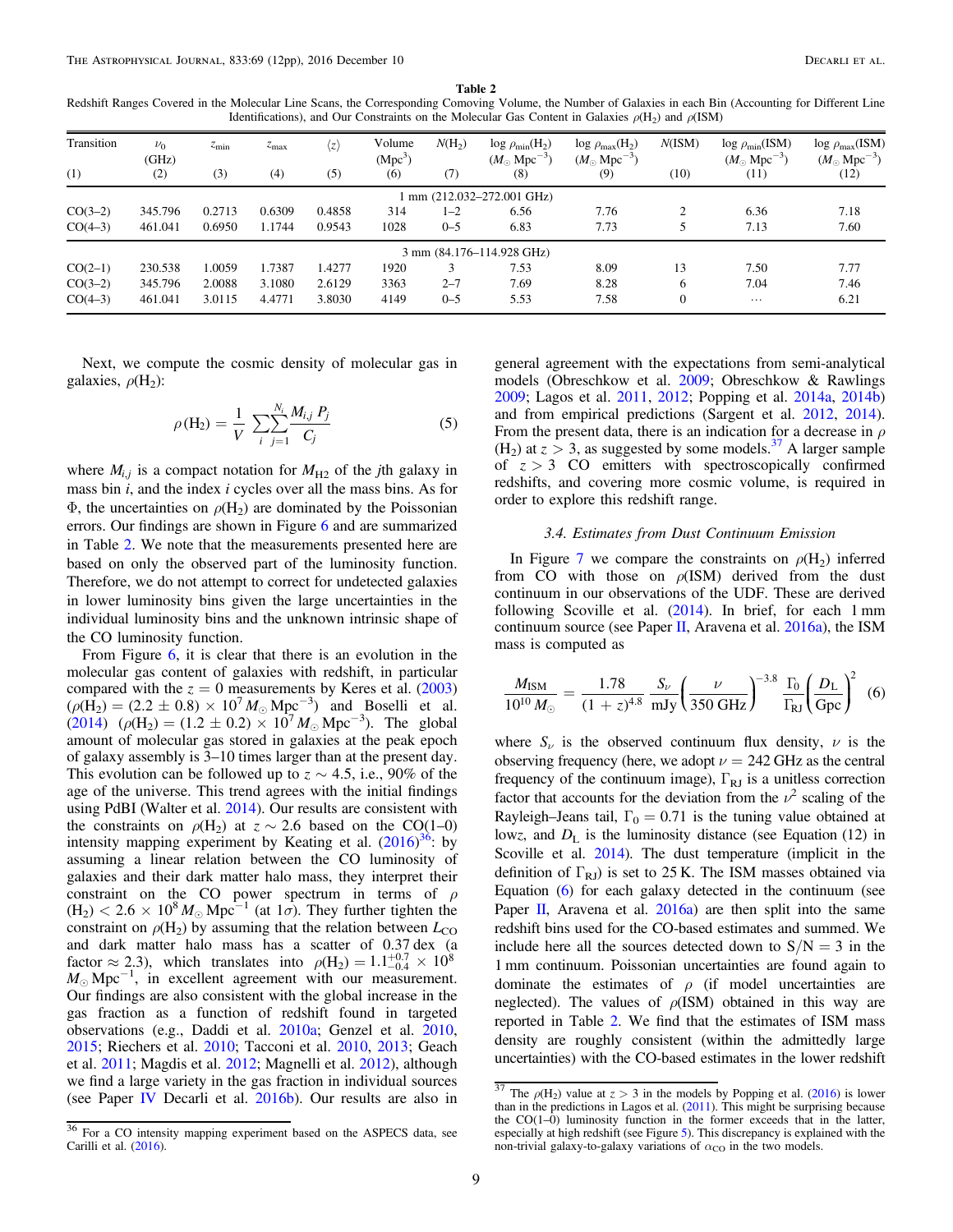<span id="page-9-1"></span>

Figure 7. Comparison between the CO-derived estimates of  $\rho(H_2)$  and the 1 mm dust continuum-based estimates of  $\rho$ (ISM). The galaxies are binned in the same redshift bins as presented in Figure [6](#page-7-1), as indicated by the color of the symbols. The one-to-one case is shown as a dashed line. The dust-based estimates agree with the CO-based estimates at  $z < 2$ , but they seem to fall below this line at higher redshifts.

bins ( $z \sim 0.5$ , 0.95, and 1.4), while discrepancies are found at  $z > 2$ , where  $\rho(H_2)$  estimates based on CO tend to be larger than  $\rho$ (ISM) estimates based on dust. Scoville et al. ([2016](#page-11-4)) present a different calibration of the recipe that would shift the dust-based mass estimates up by a factor 1.5. However, even applying the more recent calibration would not be sufficient to significantly mitigate the discrepancy between CO-based and dust-based estimates of the gas mass at high redshift. In Paper [II](#page-10-27) (Aravena et al. [2016a](#page-10-27)) we show that all of our 1 mm continuum sources detected at  $>3.5\sigma$  (except one) are at  $z < 2$ . On the other hand, the redshift distribution of CO-detected galaxies in our sample extends well beyond  $z = 2$ , thus leading to the discrepancy in the  $\rho$  estimates at high redshift. Possible explanations for this difference might be related to the dust temperature and opacity, and to the adopted  $\alpha_{\rm CO}$ . A higher dust temperature in high-z galaxies  $(>40 \text{ K})$  would shift the dust emission toward higher frequencies, thus explaining the comparably lower dust emission observed at 1 mm (at a fixed IR luminosity). Moreover, at  $z = 4$ our 1 mm continuum observations sample the rest-frame  $\sim$ 250  $\mu$ m range, where dust might turn optically thick (thus leading to underestimates of the dust emission). Finally, we might be overestimating molecular gas masses at high  $z$  if the  $\alpha_{\rm CO}$  factor is typically closer to the ULIRG/starburst value  $(\alpha_{\rm CO} \approx 0.8 M_{\odot} (\text{K km s}^{-1} \text{ pc}^2)^{-1}$ , see Daddi et al. [2010b](#page-10-12); Bolatto et al. [2013](#page-10-38)). However, the observed low CO excitation and faint IR luminosity do not support the ULIRG scenario for our high-z galaxies. Furthermore, any metallicity evolution would yield a higher  $\alpha_{\rm CO}$  at high z, instead of a lower one. In Paper [IV](#page-10-34) we discuss the discrepancy between dust- and CObased gas masses on a source-by-source basis.

#### 4. SUMMARY AND DISCUSSION

<span id="page-9-0"></span>In this paper we use our ALMA molecular scans of the Hubble UDF in band 3 and band 6 to place blind constraints on the CO luminosity function up to  $z \sim 4.5$ . We provide constraints on the evolution of the cosmic molecular gas density as a function of redshift. This study is based on galaxies that have been blindly selected through their CO emission, and not through any other multi-wavelength property. The CO number counts have been corrected for by using two parameters, fidelity and completeness, which take into account the number of false-positive detections due to noise peaks and the fraction of lines that our algorithm successfully recovers in our data cubes from a parent population of known (artificial) lines.

We start by constructing CO luminosity functions for the respective rotational transitions of CO for both the 3 mm and 1 mm observations. We compare these measurements with models that also predict CO luminosities in various rotational transitions, i.e., no assumptions were made in comparing our measurements with the models. This comparison shows that our derived CO luminosity functions lie above the predictions in the 3 mm band. On the other hand, in the 1 mm band our measurements are comparable to the models. Together this implies that the observed galaxies are more gas-rich than currently accounted for in the models, but with lower excitation.

Accounting for a CO excitation characteristic of mainsequence galaxies at  $z \sim 1-2$ , we derive the CO luminosity function of the ground-state transition of CO ( $J = 1-0$ ) from our observations. We do so only up to the  $J = 4$  transition of CO, to ensure that our results are not too strongly affected by the excitation corrections that would dominate the analysis at higher *J*. We find an evolution in the  $CO(1-0)$  luminosity function compared with observations in the local universe, with an excess of CO-emitting sources at the bright end of the luminosity functions. This is in general agreement with first constraints on the CO intensity mapping from the literature. This evolution exceeds what is predicted by the current models. This discrepancy appears to be a common trait of models of galaxy formation: galaxies with  $M_* > 10^{10} M_{\odot}$  at  $z = 2-3$  are predicted to be 2–3 times less star-forming than observed (see, e.g., the recent review by Somerville & Davé [2015](#page-11-32)), and similarly less gas-rich (see the analysis in Popping et al. [2015a](#page-11-33), [2015b](#page-11-34)).

The sensitivity of the ALMA observations reaches below the knee of the predicted CO luminosity functions (around  $5 \times 10^{9}$  K km s<sup>-1</sup> pc<sup>2</sup>) at all redshifts. We convert our luminosity measurements into molecular gas masses via a "Galactic" conversion factor. By summing the molecular gas masses obtained at each redshift, we obtain an estimate of the cosmic density of molecular gas in galaxies,  $\rho(H_2)$ . Given the admittedly large uncertainties (mainly due to Poisson errors), and the unknown shape of the intrinsic CO luminosity functions, we do not extrapolate our measurements outside the range of CO luminosities (i.e.,  $H_2$  masses) covered in our survey.

We find an increase (by a factor of 3–10) in the cosmic density of molecular gas from  $z \sim 0$  to  $z \sim 2-3$ , albeit with large uncertainties given the limited statistics. This is consistent with previous findings that the gas mass fraction increases with redshift (see, e.g., Tacconi et al. [2010](#page-11-7), [2013](#page-11-8); Magdis et al. [2012](#page-11-2)). However, our measurements have been derived in a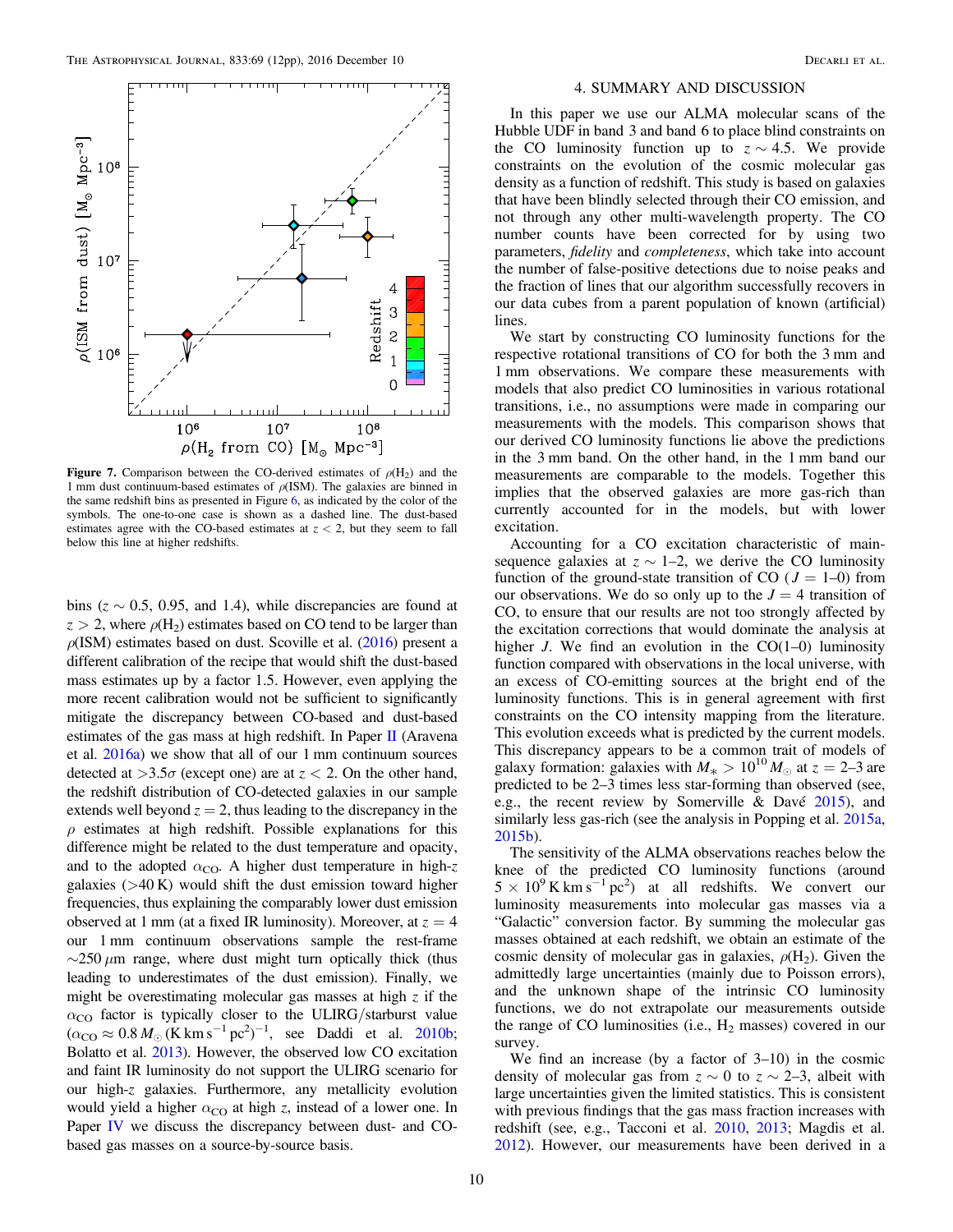completely different fashion, by simply counting the molecular gas that is present in a given cosmic volume, without any prior knowledge of the general galaxy population in the field. In this respect, our constraints on  $\rho(H_2)$  are actually lower limits, in the sense that they do not recover the full extent of the luminosity function. However, (a) we do sample the predicted knee of the luminosity function in most of the redshift bins, suggesting that we recover a large part  $($ >50%) of the total CO luminosity per comoving volume; (b) the fraction of the CO luminosity function missed because of our sensitivity cut is likely larger at higher redshift, i.e., correcting for the contribution of the faint end would make the evolution in  $\rho$  $(H<sub>2</sub>)$  even steeper.

We have also derived the molecular gas densities using the dust emission as a tracer for the molecular gas, following Scoville et al. ([2014](#page-11-3), [2016](#page-11-4)). The molecular gas densities derived from dust emission are generally smaller than but broadly consistent with those measured from CO at  $z < 2$ , but they might fall short at reproducing the predicted gas mass content of galaxies at  $z > 2$ .

Our analysis demonstrates that CO-based estimates of gas mass result in 3–10 times higher gas masses in galaxies at  $z \sim 2$  than in the local universe. The history of cosmic SFR (Madau  $&$  Dickinson  $2014$ ) appears to at least partially follow the evolution in molecular gas supply in galaxies. The remaining difference between the evolution of the SFR density (a factor of  $\sim$ 20) and that of molecular gas (a factor of 3–10) may be due to the shortened depletion timescales. A further contribution to this difference may be ascribed to cosmic variance. The UDF in general (and therefore also the region studied here) is found to be underdense at  $z > 3$  (e.g., Figure 14 in Beckwith et al. [2006](#page-10-26)) and in IR-bright sources (Weiß et al. [2009](#page-11-35)). The impact of cosmic variance can be estimated empirically from the comparison with the number counts of sources detected in the dust continuum (Aravena et al. [2016a](#page-10-27)), or analytically from the variance in the dark matter structures, coupled with the clustering bias of a given galaxy population (see, e.g., Somerville et al. [2004](#page-11-36)). Trenti & Stiavelli ([2008](#page-11-37)) provide estimates of the cosmic variance as a function of field size, halo occupation fraction, survey completeness, and number of sources in a sample. For a  $\Delta z = 1$  bin centered at  $z = 2.5$ , a 100% halo occupation fraction, and five sources detected over 1 arcmin<sup>2</sup> (i.e., roughly mimicking the  $z \sim 2.5$  bin in our analysis), the fractional uncertainty in the number counts due to cosmic variance is ∼20% (∼60% if we include Poissonian fluctuations). Already an increase in target area by a factor of 5 (resulting in a field that is approximately the size of the Hubble eXtremely Deep Field, Illingworth et al. [2013](#page-10-42)), at similar depth, would beat down the uncertainties significantly  $(\leq 30\%$ , including Poissonian fluctuations). With ALMA now being fully operational, such an increase in areal coverage appears to be within reach.

We thank the anonymous referee for excellent feedback that improved the quality of the paper. F.W., I.R.S., and R.J.I. acknowledge support through ERC grants COSMIC-DAWN, DUSTYGAL, and COSMICISM, respectively. M.A. acknowledges partial support from FONDECYT through grant 1140099. D.R. acknowledges support from the National Science Foundation under grant number AST-1614213 to Cornell University. F.E.B. and L.I. acknowledge Conicyt

grants Basal-CATA PFB-06/2007 and Anilo ACT1417. F.E.B. also acknowledges support from FONDECYT Regular 1141218 (FEB), and the Ministry of Economy, Development, and Tourism's Millennium Science Initiative through grant IC120009, awarded to The Millennium Institute of Astrophysics, MAS. I.R.S. also acknowledges support from STFC  $(ST/L00075X/1)$  and a Royal Society/Wolfson Merit award. Support for R.D. and B.M. was provided by the DFG priority program 1573 "The physics of the interstellar medium." A.K. and F.B. acknowledge support by the Collaborative Research Council 956, sub-project A1, funded by the Deutsche Forschungsgemeinschaft (DFG). L.I. acknowledges Conicyt grants Basal-CATA PFB-06/2007 and Anilo ACT1417. R.J.A. was supported by FONDECYT grant number 1151408. This paper makes use of the following ALMA data: [ADS/[JAO.](https://almascience.nrao.edu/aq/) ALMA# [2013.1.00146.S and 2013.1.00718.S.](https://almascience.nrao.edu/aq/)]. ALMA is a partnership of ESO (representing its member states), NSF (USA), and NINS (Japan), together with NRC (Canada), NSC and ASIAA (Taiwan), and KASI (Republic of Korea), in cooperation with the Republic of Chile. The Joint ALMA Observatory is operated by ESO, AUI/NRAO, and NAOJ. The 3 mm part of the ASPECS project had been supported by the German ARC.

#### REFERENCES

- <span id="page-10-27"></span>Aravena, M., Decarli, R., Walter, F., et al. 2016a, [ApJ](http://dx.doi.org/10.3847/1538-4357/833/1/68), 833, 68 (Paper II)
- <span id="page-10-32"></span><span id="page-10-26"></span>Beckwith, S. V., Stiavelli, M., Koekemoer, A. M., et al. 2006, [AJ,](http://dx.doi.org/10.1086/507302) [132, 1729](http://adsabs.harvard.edu/abs/2006AJ....132.1729B) Bell, T. A., Roueff, E., Viti, S., & Williams, D. A. 2006, [MNRAS](http://dx.doi.org/10.1111/j.1365-2966.2006.10817.x), [371, 1865](http://adsabs.harvard.edu/abs/2006MNRAS.371.1865B)
- <span id="page-10-33"></span>Bell, T. A., Viti, S., & Williams, D. A. 2007, [MNRAS](http://dx.doi.org/10.1111/j.1365-2966.2007.11830.x), [378, 983](http://adsabs.harvard.edu/abs/2007MNRAS.378..983B)
- <span id="page-10-20"></span>Blitz, L., & Rosolowsky, E. 2006, [ApJ,](http://dx.doi.org/10.1086/505417) [650, 933](http://adsabs.harvard.edu/abs/2006ApJ...650..933B)
- <span id="page-10-16"></span>Bolatto, A. D., Warren, S. R., Leroy, A. K., et al. 2015, [ApJ](http://dx.doi.org/10.1088/0004-637X/809/2/175), [809, 175](http://adsabs.harvard.edu/abs/2015ApJ...809..175B)
- <span id="page-10-38"></span>Bolatto, A. D., Wolfire, M., & Leroy, A. K. 2013, [ARA&A](http://dx.doi.org/10.1146/annurev-astro-082812-140944), [51, 207](http://adsabs.harvard.edu/abs/2013ARA&A..51..207B)
- <span id="page-10-36"></span>Boselli, A., Cortese, L., Boquien, M., et al. 2014, [A&A](http://dx.doi.org/10.1051/0004-6361/201322312), [564, A66](http://adsabs.harvard.edu/abs/2014A&A...564A..66B)
- <span id="page-10-31"></span><span id="page-10-8"></span>Bothwell, M. S., Smail, I., Chapman, S. C., et al. 2013, [MNRAS,](http://dx.doi.org/10.1093/mnras/sts562) [429, 3047](http://adsabs.harvard.edu/abs/2013MNRAS.429.3047B) Cameron, E. 2011, [PASA,](http://dx.doi.org/10.1071/AS10046) [28, 128](http://adsabs.harvard.edu/abs/2011PASA...28..128C)
- <span id="page-10-41"></span>Carilli, C. L., Chluba, J., Decarli, R., et al. 2016, [ApJ,](http://dx.doi.org/10.3847/1538-4357/833/1/73) 833, 73 (Paper VII)
- <span id="page-10-6"></span>Carilli, C. L., & Walter, F. 2013, [ARA&A](http://dx.doi.org/10.1146/annurev-astro-082812-140953), [51, 105](http://adsabs.harvard.edu/abs/2013ARA&A..51..105C)
- <span id="page-10-10"></span>Casey, C. M., Narayanan, D., & Cooray, A. 2014, PhRv, 541, 45
- <span id="page-10-29"></span>Coe, D., Benítez, N., Sánchez, S. F., et al. 2006, [AJ,](http://dx.doi.org/10.1086/505530) [132, 926](http://adsabs.harvard.edu/abs/2006AJ....132..926C)
- <span id="page-10-3"></span>Crighton, N. H. M., Murphy, M. T., Prochaska, J. X., et al. 2015, [MNRAS](http://dx.doi.org/10.1093/mnras/stv1182)[,](http://adsabs.harvard.edu/abs/2015MNRAS.452..217C) [452, 217](http://adsabs.harvard.edu/abs/2015MNRAS.452..217C)
- <span id="page-10-19"></span>da Cunha, E., Walter, F., Decarli, R., et al. 2013, [ApJ,](http://dx.doi.org/10.1088/0004-637X/765/1/9) [765, 9](http://adsabs.harvard.edu/abs/2013ApJ...765....9D)
- <span id="page-10-11"></span>Daddi, E., Bournaud, F., Walter, F., et al. 2010a, [ApJ,](http://dx.doi.org/10.1088/0004-637X/713/1/686) [713, 686](http://adsabs.harvard.edu/abs/2010ApJ...713..686D)
- <span id="page-10-13"></span>Daddi, E., Dannerbauer, H., Liu, D., et al. 2015, [A&A,](http://dx.doi.org/10.1051/0004-6361/201425043) [577, 46](http://adsabs.harvard.edu/abs/2015A&A...577A..46D)
- <span id="page-10-12"></span>Daddi, E., Elbaz, D., Walter, F., et al. 2010b, [ApJL](http://dx.doi.org/10.1088/2041-8205/714/1/L118), [714, L118](http://adsabs.harvard.edu/abs/2010ApJ...714L.118D)
- <span id="page-10-34"></span>Decarli, R., Walter, F., Aravena, M., et al. 2016b, [ApJ,](http://dx.doi.org/10.3847/1538-4357/833/1/70) 833, 70 (Paper IV)
- <span id="page-10-25"></span>Decarli, R., Walter, F., Carilli, C., et al. 2014, [ApJ](http://dx.doi.org/10.1088/0004-637X/782/2/78), [782, 78](http://adsabs.harvard.edu/abs/2014ApJ...782...78D)
- <span id="page-10-40"></span>Feldmann, R., Gnedin, N. Y., & Kravtsov, A. V. 2012, [ApJ](http://dx.doi.org/10.1088/0004-637X/758/2/127), [758, 127](http://adsabs.harvard.edu/abs/2012ApJ...758..127F)
- <span id="page-10-30"></span><span id="page-10-17"></span>Geach, J. E., Smail, I., Moran, S. M., et al. 2011, [ApJL](http://dx.doi.org/10.1088/2041-8205/730/2/L19), [730, L19](http://adsabs.harvard.edu/abs/2011ApJ...730L..19G) Gehrels, N. 1986, [ApJ,](http://dx.doi.org/10.1086/164079) [303, 336](http://adsabs.harvard.edu/abs/1986ApJ...303..336G)
- <span id="page-10-14"></span>Genzel, R., Tacconi, L. J., Gracia-Carpio, J., et al. 2010, [MNRAS,](http://dx.doi.org/10.1111/j.1365-2966.2010.16969.x) [407, 2091](http://adsabs.harvard.edu/abs/2010MNRAS.407.2091G)
- <span id="page-10-15"></span>Genzel, R., Tacconi, L. J., Lutz, D., et al. 2015, [ApJ](http://dx.doi.org/10.1088/0004-637X/800/1/20), [800, 20](http://adsabs.harvard.edu/abs/2015ApJ...800...20G)
- <span id="page-10-39"></span>Glover, S. C. O., & Mac Low, M.-M. 2011, [MNRAS,](http://dx.doi.org/10.1111/j.1365-2966.2010.17907.x) [412, 337](http://adsabs.harvard.edu/abs/2011MNRAS.412..337G)
- <span id="page-10-21"></span>Gnedin, N. Y., & Kravtsov, A. V. 2010, [ApJ](http://dx.doi.org/10.1088/0004-637X/714/1/287), [714, 287](http://adsabs.harvard.edu/abs/2010ApJ...714..287G)
- <span id="page-10-22"></span>Gnedin, N. Y., & Kravtsov, A. V. 2011, [ApJ](http://dx.doi.org/10.1088/0004-637X/728/2/88), [728, 88](http://adsabs.harvard.edu/abs/2011ApJ...728...88G)
- <span id="page-10-2"></span>Griffen, B. F., Ji, A. P., Dooley, G. A., et al. 2016, [ApJ,](http://dx.doi.org/10.3847/0004-637X/818/1/10) [818, 10](http://adsabs.harvard.edu/abs/2016ApJ...818...10G)
- <span id="page-10-7"></span>Groves, B. A., Schinnerer, E., Leroy, A., et al. 2015, [ApJ,](http://dx.doi.org/10.1088/0004-637X/799/1/96) [799, 96](http://adsabs.harvard.edu/abs/2015ApJ...799...96G)
- <span id="page-10-9"></span>Gruppioni, C., Pozzi, F., Rodighiero, G., et al. 2013, [MNRAS](http://dx.doi.org/10.1093/mnras/stt308), [432, 23](http://adsabs.harvard.edu/abs/2013MNRAS.432...23G)
- <span id="page-10-42"></span>Illingworth, G. D., Magee, D., Oesch, P. A., et al. 2013, [ApJS](http://dx.doi.org/10.1088/0067-0049/209/1/6), [209, 6](http://adsabs.harvard.edu/abs/2013ApJS..209....6I)
- <span id="page-10-37"></span>Keating, G. K., Marrone, D. P., Bower, G. C., et al. 2016, [ApJ,](http://dx.doi.org/10.3847/0004-637X/830/1/34) [830, 34](http://adsabs.harvard.edu/abs/2016ApJ...830...34K)
- <span id="page-10-35"></span>Keres, D., Yun, M. S., & Young, J. S. 2003, [ApJ,](http://dx.doi.org/10.1086/344820) [582, 659](http://adsabs.harvard.edu/abs/2003ApJ...582..659K)
- <span id="page-10-23"></span>Krumholz, M. R., McKee, C. F., & Tumlinson, J. 2008, [ApJ](http://dx.doi.org/10.1086/592490), [689, 865](http://adsabs.harvard.edu/abs/2008ApJ...689..865K)
- <span id="page-10-24"></span>Krumholz, M. R., McKee, C. F., & Tumlinson, J. 2009, [ApJ](http://dx.doi.org/10.1088/0004-637X/693/1/216), [693, 216](http://adsabs.harvard.edu/abs/2009ApJ...693..216K)
- <span id="page-10-5"></span>Lagos, C. d. P., Baugh, C. M., Lacey, C. G., et al. 2011, [MNRAS](http://dx.doi.org/10.1111/j.1365-2966.2011.19583.x), [418, 1649](http://adsabs.harvard.edu/abs/2011MNRAS.418.1649L)
- <span id="page-10-4"></span>Lagos, C. d. P., Baugh, C. M., Zwaan, M. A., et al. 2014, [MNRAS](http://dx.doi.org/10.1093/mnras/stu266), [440, 920](http://adsabs.harvard.edu/abs/2014MNRAS.440..920L)
- <span id="page-10-28"></span><span id="page-10-18"></span>Lagos, C. d. P., Bayet, E., Baugh, C. M., et al. 2012, [MNRAS,](http://dx.doi.org/10.1111/j.1365-2966.2012.21905.x) [426, 2142](http://adsabs.harvard.edu/abs/2012MNRAS.426.2142L) Le Fèvre, O., Vettolani, G., Garilli, B., et al. 2005, [A&A,](http://dx.doi.org/10.1051/0004-6361:20041960) [439, 845](http://adsabs.harvard.edu/abs/2005A&A...439..845L)
- <span id="page-10-0"></span>Lilly, S. J., Tresse, L., Hammer, F., Crampton, D., & Le Fèvre, O. 1995, [ApJ](http://dx.doi.org/10.1086/176560)[,](http://adsabs.harvard.edu/abs/1995ApJ...455..108L)
- [455, 108](http://adsabs.harvard.edu/abs/1995ApJ...455..108L)
- <span id="page-10-1"></span>Madau, P., & Dickinson, M. 2014, [ARA&A,](http://dx.doi.org/10.1146/annurev-astro-081811-125615) [52, 415](http://adsabs.harvard.edu/abs/2014ARA&A..52..415M)